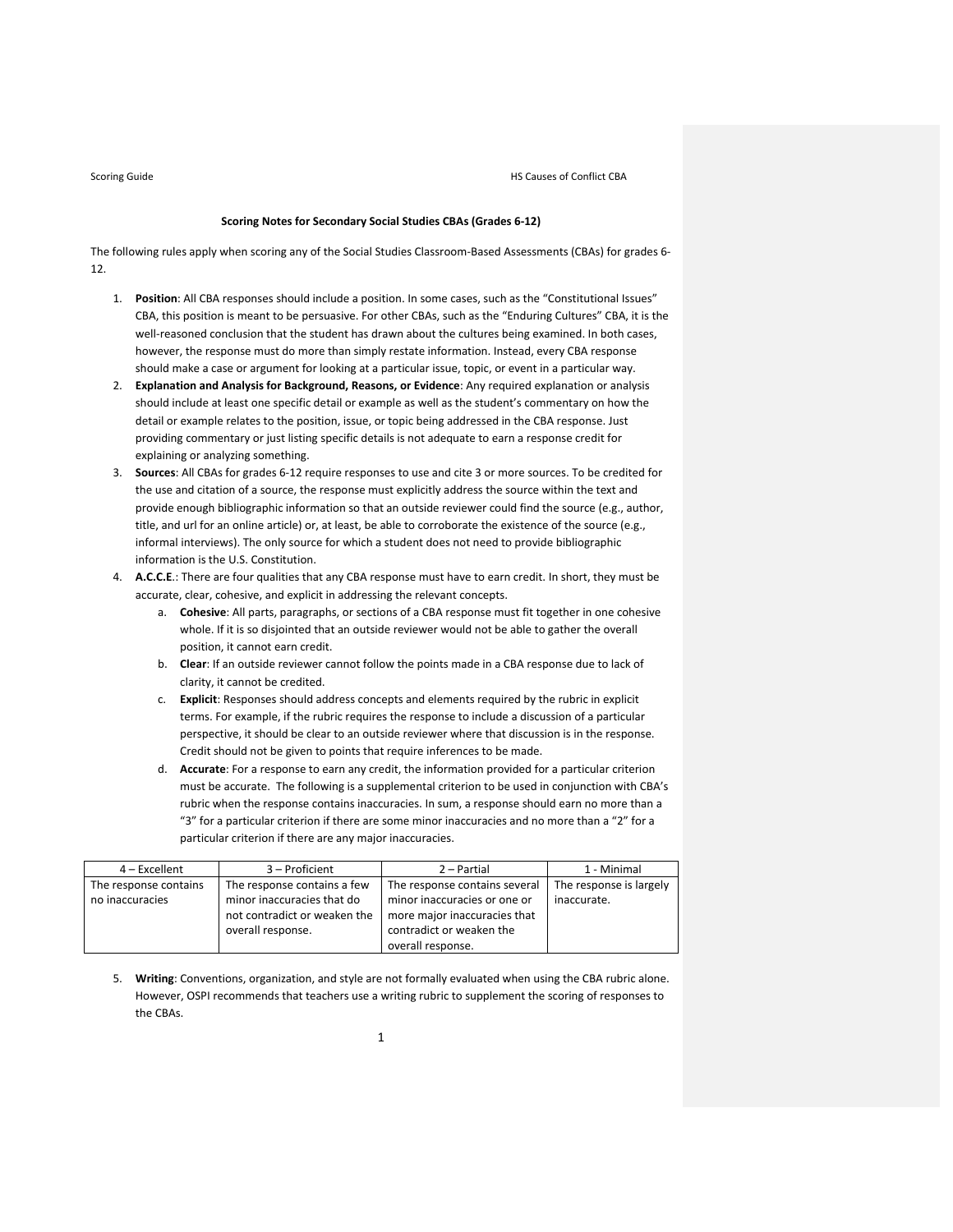## **Sample Responses for the High School Causes of Conflict CBA** (Recommended for  $9^{th}/10^{th}$  Grade)

The following document outlines only some of the many ways students could reach proficiency in responding to this particular CBA. It is meant to provide abbreviated examples\* of how the rubric works. It is recommended that for each criterion, you begin with Score Point 3 ("Meeting Standard): it is highlighted because the purpose of the task is to see if students can meet standard (i.e., reach proficiency).

| <b>Criterion A - Position</b>                                                                                                                                                                                               |                                                                                                                                                                                                                                    |                                                                                                                                                                                                                                                                                                                                                                                                       |  |  |  |
|-----------------------------------------------------------------------------------------------------------------------------------------------------------------------------------------------------------------------------|------------------------------------------------------------------------------------------------------------------------------------------------------------------------------------------------------------------------------------|-------------------------------------------------------------------------------------------------------------------------------------------------------------------------------------------------------------------------------------------------------------------------------------------------------------------------------------------------------------------------------------------------------|--|--|--|
| Score                                                                                                                                                                                                                       | Rubric Language                                                                                                                                                                                                                    | Sample Response                                                                                                                                                                                                                                                                                                                                                                                       |  |  |  |
| 4 – Excellent<br>(Exceeding<br>Standard)                                                                                                                                                                                    | States a position on which factor played a<br>primary role in causing the conflict<br>AND<br>Draws a conclusion about how studying<br>this conflict helps us understand the<br>causes of specific conflicts in the world<br>today. | The competition for colonies was the factor that played the<br>primary role in causing World War I. By understanding the<br>role that this competition played, it is easier to understand<br>current conflicts in the Middle East. Many of these more<br>recent conflicts have their roots in the European nations'<br>struggle for colonies in the late nineteenth and early<br>twentieth centuries. |  |  |  |
| 3 - Proficient<br>(Meeting<br>Standard)                                                                                                                                                                                     | States a position on which factor played a<br>primary role in causing the conflict.<br><b>AND</b><br>Finds similarities between this conflict<br>and current conflicts.                                                            | The competition for colonies was the factor that played the<br>primary role in causing World War I. This conflict is similar to<br>the Iraq War because both have taken a heavy toll on the<br><b>United States.</b>                                                                                                                                                                                  |  |  |  |
| 2 (and below)<br>States a position on which factor played a<br>Partial (Not<br>primary role in causing the conflict<br>without finding similarities between this<br>Meeting<br>conflict and current conflicts.<br>Standard) |                                                                                                                                                                                                                                    | The competition for colonies was the factor that played the<br>primary role in causing World War I.                                                                                                                                                                                                                                                                                                   |  |  |  |

|                      | Criterion B - Reasons and Evidence                 |                                                            |  |  |  |  |
|----------------------|----------------------------------------------------|------------------------------------------------------------|--|--|--|--|
| Score                | Rubric Language                                    | Sample Credited Reasons & Evidence for One                 |  |  |  |  |
|                      |                                                    | Perspective                                                |  |  |  |  |
| $4$ – Excellent      | Provides reason(s) for the position supported by   | Looking at World War I from an economic                    |  |  |  |  |
| (Exceeding           | evidence.                                          | perspective reveals why the struggle for                   |  |  |  |  |
| Standard)            | The evidence includes:                             | colonies was the primary factor leading to the             |  |  |  |  |
|                      | An evaluation of factors causing the conflict from | conflict. Germany believed that its                        |  |  |  |  |
|                      | three or more social science perspectives.         | industrialization relied on the ability to have            |  |  |  |  |
| 3 – Proficient       | Provides reason(s) for the position supported by   | access to cheap raw materials found in Africa              |  |  |  |  |
| (Meeting             | evidence.                                          | and Asia. They feared that Britain and France              |  |  |  |  |
| Standard)            | The evidence includes:                             | would cut them out of these markets if they did            |  |  |  |  |
|                      | An evaluation of factors causing the conflict from | not confront these powers soon. As a result,               |  |  |  |  |
|                      | two of the following social science perspectives:  | Germany was more inclined to allow the                     |  |  |  |  |
|                      | geographic<br>$\Omega$                             | events of 1914 lead to a major conflict because            |  |  |  |  |
| political<br>$\circ$ |                                                    | they wanted to stop French and British                     |  |  |  |  |
|                      | economic<br>$\Omega$                               | expansion around the world. It was the only                |  |  |  |  |
|                      | cultural<br>$\Omega$                               | way the Germans felt they could become a                   |  |  |  |  |
|                      | sociological<br>$\circ$                            | leading economic power. A statement from                   |  |  |  |  |
|                      | psychological.<br>$\circ$                          | Kaiser Wilhelm in 19 <sup>**</sup> indicates his obsession |  |  |  |  |
| 2 (and below)        | Provides reason(s) for the position supported by   | with becoming as economically powerful as the              |  |  |  |  |
| Partial (Not         | evidence.                                          | French and British (Primary Docs in World                  |  |  |  |  |
| Meeting              | The evidence includes:                             | History, 1998)                                             |  |  |  |  |
|                      |                                                    | ( <b>NOTE</b> : This is only one credited perspective. To  |  |  |  |  |

 \* Note: The source references and citations used in the sample credited responses are only meant to serve as illustrations of how the rubric works. They are often not actual sources.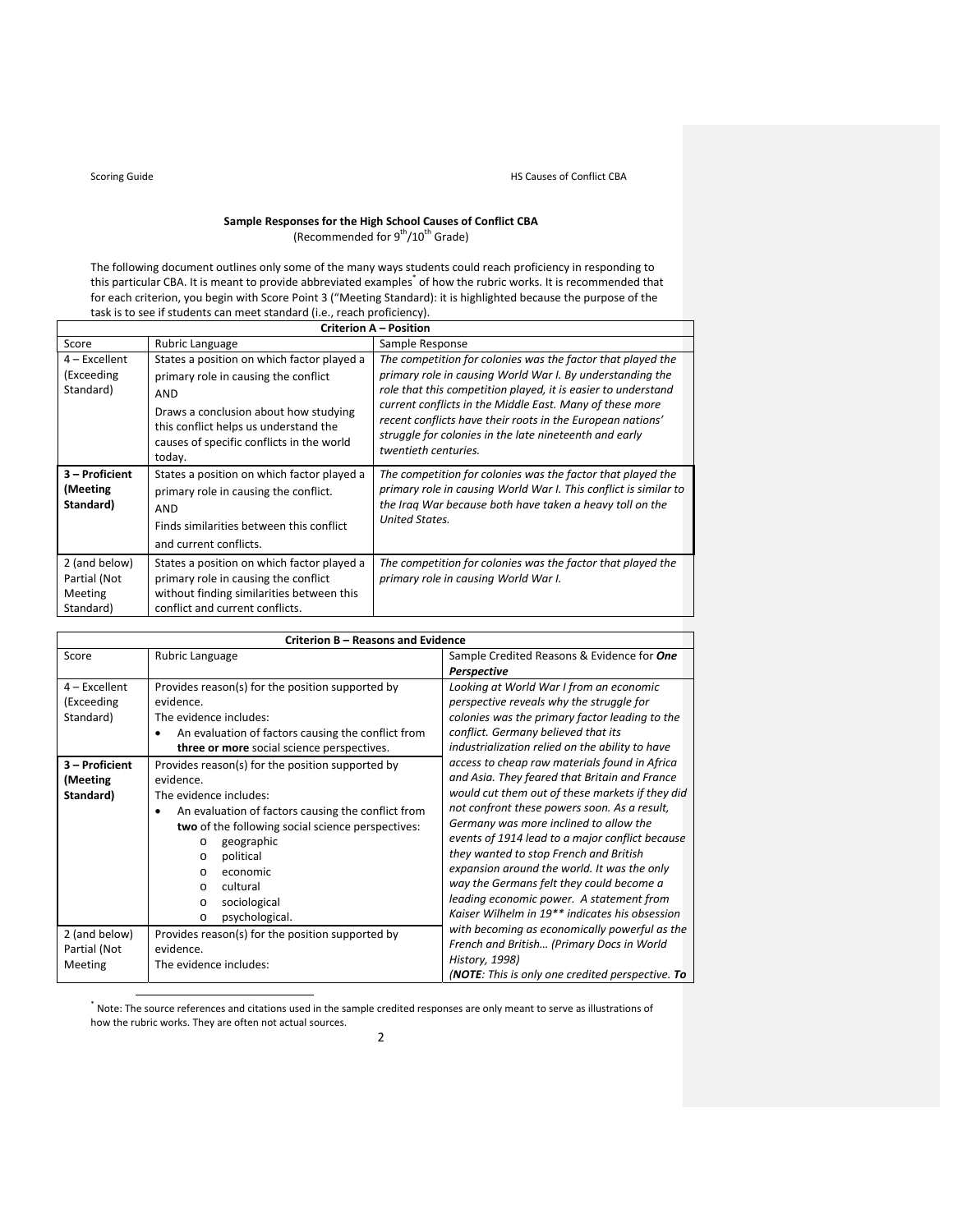## Scoring Guide **Manufacture 19 Separate 19 Separate 19 Separate 19 Separate 19 Separate 19 Separate 19 Separate 19 Separate 19 Separate 19 Separate 19 Separate 19 Separate 19 Separate 19 Separate 19 Separate 19 Separate 19**

| Standard) | An evaluation of factors causing the conflict from one | reach proficiency, a response would need to    |
|-----------|--------------------------------------------------------|------------------------------------------------|
|           | social science perspective.                            | evaluate at least TWO perspectives.)           |
|           |                                                        | Sample UNCREDITED Reason & Evidence:           |
|           |                                                        | Germany believed that it needed cheap raw      |
|           |                                                        | materials found in Africa and Asia to be       |
|           |                                                        | powerful. They feared that Britain and France  |
|           |                                                        | would always be more powerful because they     |
|           |                                                        | already had a stronger military and a stronger |
|           |                                                        | economy. This helped cause World War I.        |

| <b>Criterion C - Reasons &amp; Evidence</b>                                                                                                                                                                                                                      |                                                                                                                                                                                    |                                                                                                                                                                                                                                                                                                                                    |  |  |
|------------------------------------------------------------------------------------------------------------------------------------------------------------------------------------------------------------------------------------------------------------------|------------------------------------------------------------------------------------------------------------------------------------------------------------------------------------|------------------------------------------------------------------------------------------------------------------------------------------------------------------------------------------------------------------------------------------------------------------------------------------------------------------------------------|--|--|
| Score                                                                                                                                                                                                                                                            | Rubric Language                                                                                                                                                                    | Sample Credited Use of One Primary Source                                                                                                                                                                                                                                                                                          |  |  |
| $4$ – Excellent<br>(Exceeding<br>Standard)                                                                                                                                                                                                                       | Provides reason(s) for the position<br>supported by evidence.<br>The evidence includes:<br>An analysis of specific, relevant<br>information from three or more<br>primary sources. | A statement from Kaiser Wilhelm in 19** indicates his<br>obsession with becoming as economically powerful as the<br>French and British. In this statement, he said "Germany will<br>always be considered a secondary power if we do not have<br>the empires rivaling France and Britain." (Primary Docs in<br>World History, 1998) |  |  |
| 3 - Proficient<br>Provides reason(s) for the position<br>supported by evidence.<br>(Meeting<br>The evidence includes:<br>Standard)<br>An analysis of specific, relevant<br>٠<br>information from two primary<br>sources.                                         |                                                                                                                                                                                    | ( <b>NOTE</b> : This is only one credited analysis of a primary source.<br>To reach proficiency, a response would need to analyze TWO<br>primary sources.)                                                                                                                                                                         |  |  |
| 2 (and below)<br>Provides reason(s) for the position<br>supported by evidence.<br>Partial (Not<br>The evidence includes:<br>Meeting<br>Standard)<br>A description of relevant information<br>٠<br>from one or more specific artifacts<br>and/or primary sources. |                                                                                                                                                                                    |                                                                                                                                                                                                                                                                                                                                    |  |  |

| Criterion D - Referencing & Citing Sources            |                                                                                                                                                                                                                                |                                                                                                                                                                                                                                                                                                                  |  |  |  |
|-------------------------------------------------------|--------------------------------------------------------------------------------------------------------------------------------------------------------------------------------------------------------------------------------|------------------------------------------------------------------------------------------------------------------------------------------------------------------------------------------------------------------------------------------------------------------------------------------------------------------|--|--|--|
| Score                                                 | Rubric Language                                                                                                                                                                                                                | Sample Credited Source Reference & Citation                                                                                                                                                                                                                                                                      |  |  |  |
| 4 – Excellent<br>(Exceeding<br>Standard)              | Makes explicit references within the<br>$\bullet$<br>paper or presentation to four or<br>more credible sources that provide<br>relevant information.<br>Cites sources within the paper,<br>٠<br>presentation, or bibliography. | A statement from Kaiser Wilhelm in 19** indicates his<br>obsession with becoming as economically powerful as the<br>French and British (Primary Docs in World History, 1998)<br><b>Works Cited</b><br>Speech from Kaiser Wilhelm entitled "What Germany Needs"                                                   |  |  |  |
| 3 - Proficient<br>(Meeting<br>Standard)               | Makes explicit references within the<br>$\bullet$<br>paper or presentation to three<br>credible sources that provide<br>relevant information.<br>Cites sources within the paper,<br>٠<br>presentation, or bibliography.        | delivered on April 1, 1912, taken from Smith, H.(ed.) (1998).<br>Primary Docs in World History. Rutledge Press: New York.<br>(NOTE: This is only one credited source. To reach proficiency,<br>a response would need to cite and reference THREE sources.<br>In addition, it is recommended that teachers have a |  |  |  |
| 2 (and below)<br>Partial (Not<br>Meeting<br>Standard) | Makes explicit references within the<br>$\bullet$<br>paper or presentation to two<br>credible sources that provide<br>relevant information.<br>Cites sources within the paper,<br>$\bullet$<br>presentation, or bibliography.  | designated format for referencing and citing sources.)                                                                                                                                                                                                                                                           |  |  |  |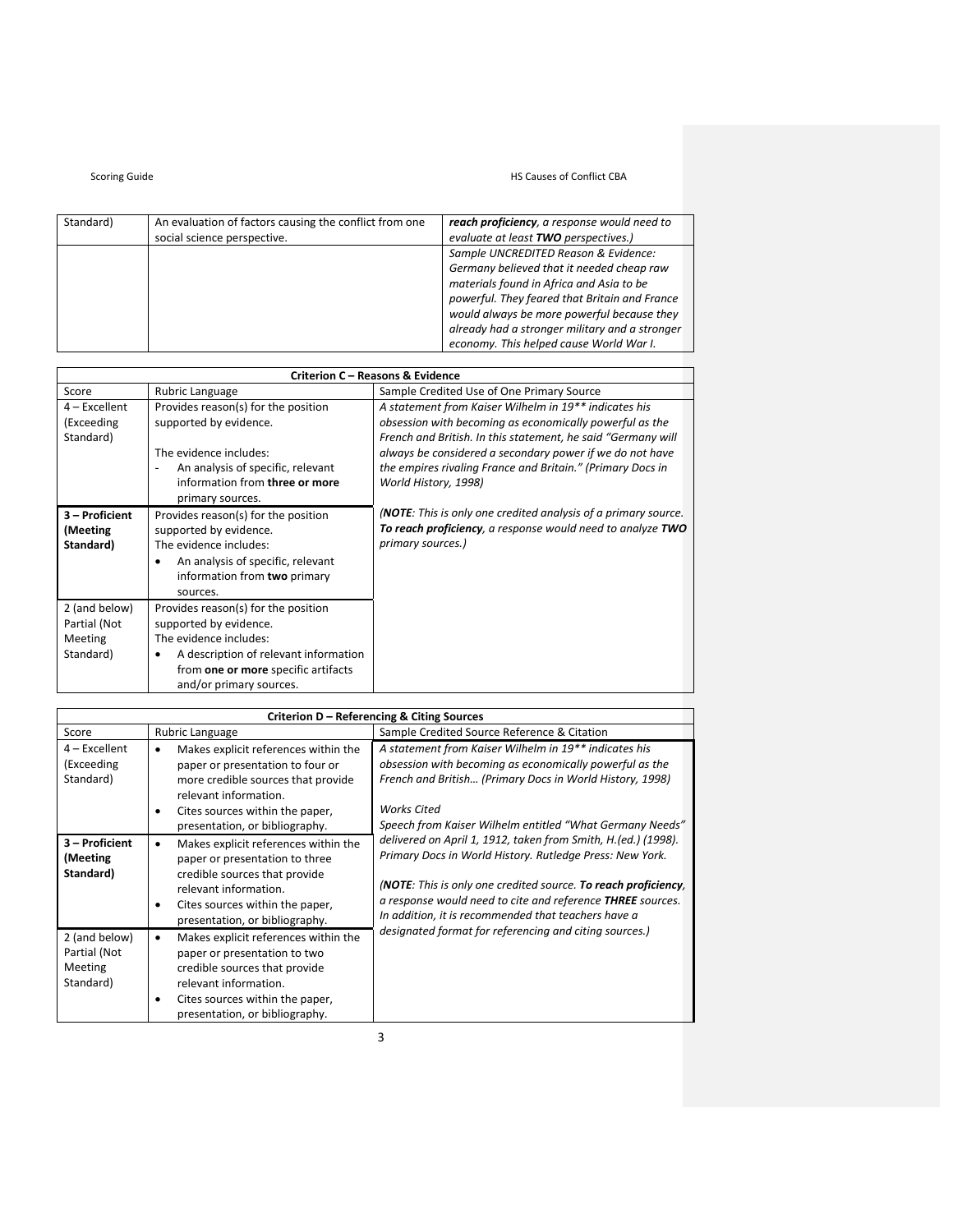### **Sample Response #1 ‐ The French Revolution**

Emperor Leopold von Habsburg of Austria stated "I therefore propose to you, as I propose to the Kings of Spain, England, Prussia, Naples, and Sardinia, as well to the Empress of Russia, to unite with them and me to consult on cooperation and measures to restore the liberty and honor of the Most Christian King and his family, and to limit the dangerous extremes of the French Revolution." About three years after the start of the French Revolution (1789-1815), royalty desperately tried to stop when their Kings was in danger. Emperor Leopold wrote letters to many Kings, trying to join them together in order to help his brother-in-law, the current King of France, after his "arrest." The quote was from a letter written to King Louis, telling him of his (Emperor Leopold) plan to join many nations together in order to control the rebelling French citizens. Little did anyone know that it took twenty-four more years to end. But what had caused the French Revolution and the wars stemming from them (Wikipedia.com can explain the French Revolution Wars, later called the Napoleonic Wars, in more detail) to begin? What has positioned the citizens fighting for freedom and fairness against the government who wanted to keep power? No one knows the true answer, by many historians hold their own opinion. **I personally believe that** the absolute monarchy of the King was the primary cause because political, cultural, economical, intellectual, and psychological differences branched from it. All the reasons for the Revolution to begin are linked to the absolute power of the monarch.

What is absolute monarchy? Well, it's when only one person controls the country. It was the current form of government in France and there was no other person or body to share or divide power. The King of France had control over every little thing. Due to changing times, the citizens of many countries preferred more freedom and power, including Frenchmen. But, since the King held full power, citizens became unhappy. *La Belle France* explained that warning signs of revolution were apparent among peasants, yet nobility still ignored them due to the ultimate power of the King. As a result of this, absolute monarchy was disliked at the time.

There were some other political bodies in Frances though. Since France had no law-making system, each of the thirteen regions within the country made its own laws and punished criminals. They were called Parlements and were disliked among the People. Then there were Intedents who worked for the King, but they held more

**Comment [LD1]:** Criterion A – Position: Student states a position on which factor played a primary role in causing the conflict.

**Comment [LD2]:** Criterion D – Sources: The response cites the source, La Belle France, within the paper and provides adequate information on this in its bibliography.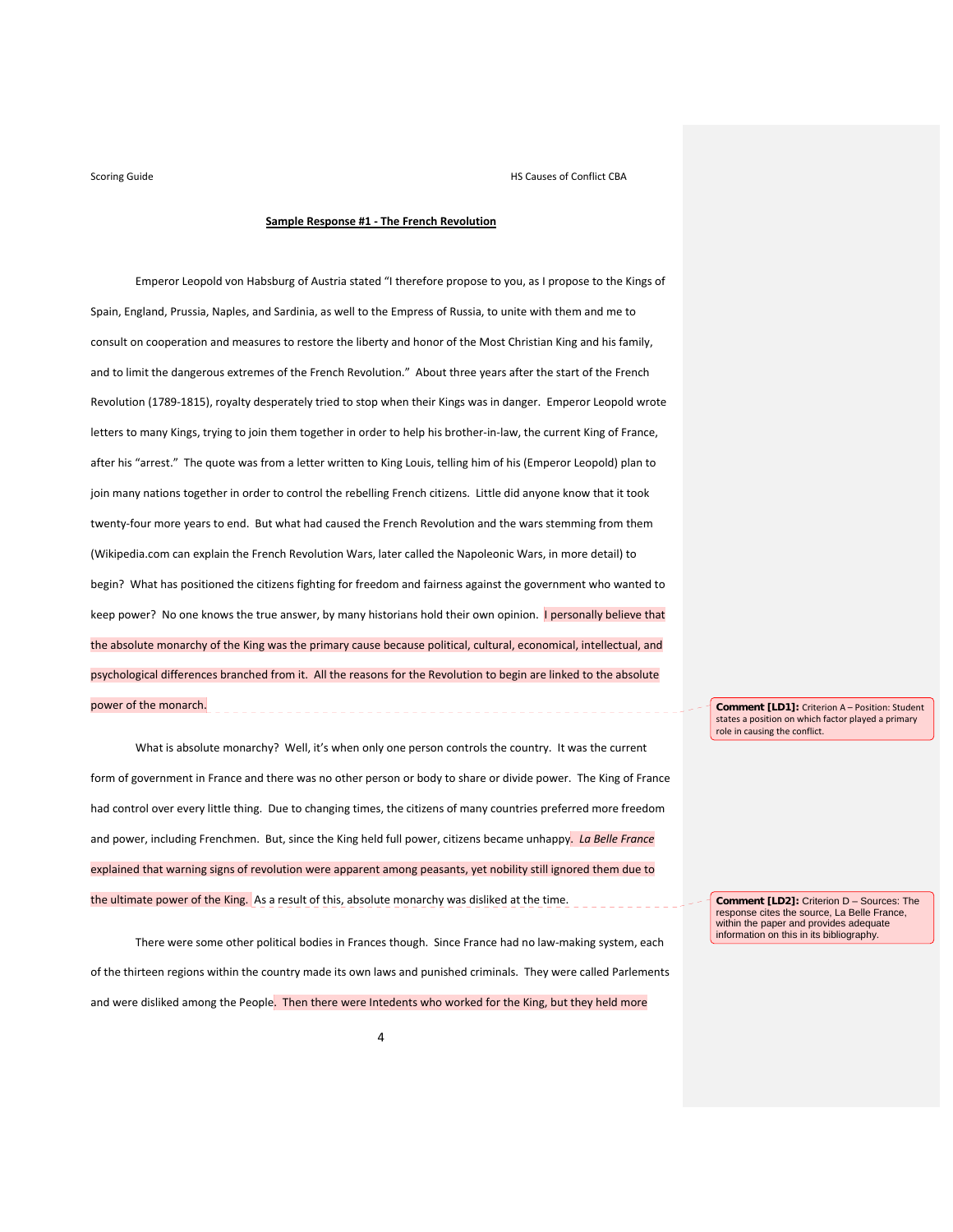dislike from the citizens because they helped the already powerful King become even more powerful. Even though the People didn't have any influence on the King preceding the French Revolution, there used to be a group called the Estates General. It contained members form all social classes. The group wasn't official, though, but the King listened to them to get the People's opinion or perspective. The Estates General hadn't formed since 1614, over a century before the Revolution, which indicated that the King obviously no longer cared about what his followers wanted and thought.

If French royalty had not been so ignorant and ignored the commoners, they would have seen many indicators that revolt and rebellion were near. The citizens wanted power and freedom throughout the government. They believed that the people with a place in the government should deserve it, not be there by blood. They also though that a single, unified law-making system should be in the country and, along with it, less power and control for a single person. In August 1789, the Representatives of the French people came together to form the *Declaration of the Rights of Man and the Citizen.* Though there are 17 articles, the first three summarized it all. The statements "Men are born free and remain free and equal in rights" (in first article), "The aim of every political association is the preservation of the natural and imprescriptible rights of man. These rights are liberty, property, security, and resistance to oppression" (second article), and "…no individual can exercise authority…" (in third article) display that the French citizens wanted to change from an absolute monarchy to a democracy where everyone has equal rights. Maximilien Robespierre, one of the Committee of the Public safety leaders, announced his famous speech, *The Cult of the Supreme Being*, persuaded citizens to finally rebel by putting what everyone was thinking into the words, "He did not create kings to devour the human race…He created men to help each other mutually, and to attain to happiness by the way of virtue." With this he stated that God didn't want one ruler to control millions of people, but that everyone should have power. Even two decades before the French Revolution, people realized that the King often held too much power. On February 2, 1766, the Paris Parlement explained "…all make it imperative for your parlement to convey to Your Majesty the just protest of the magistracy crushed by continuous illegal acts, the last of which clearly revels the use of absolute power…" Even groups close to the King and in the government tried to reason with him, yet he ignored everything. As the commoners revolted, the "Terror is the Order of the Day," in 1793, the government tired to control the citizens by"…demanding the creation

**Comment [LD3]:** Criterion B ‐ Reasons and Evidence Related to Social Science Perspectives: Response is credited for providing evidence for the position by evaluating causal factors from a political perspective.

**Comment [LD4]:** Criterion B ‐ Reasons and Evidence Related to Social Science Perspectives: Response is credited for providing evidence for the position by evaluating causal factors from a political perspective.

**Comment [LD5]:** Criterion B – Reasons and Evidence Related to Social Science Perspectives: Response discusses other political factors related to the position.

**Comment [LD6]:** Criterion C – Reasons and Evidence Supported by Primary Sources: Response provides evidence for the position by analyzing the .<br>primary source, Declaration of the Rights of Man and the Citizen. Criterion D – Sources: The response cites the sources within the paper and provides adequate information on this in its bibliography.

**Comment [LD7]:** Criterion C – Reasons and Evidence Supported by Primary Sources: Response provides evidence for the position by analyzing the primary source, Robespierre's speech "The Cult of the Supreme Being."

Criterion D – Sources: The response cites the sources within the paper and provides adequate information on this in its bibliography.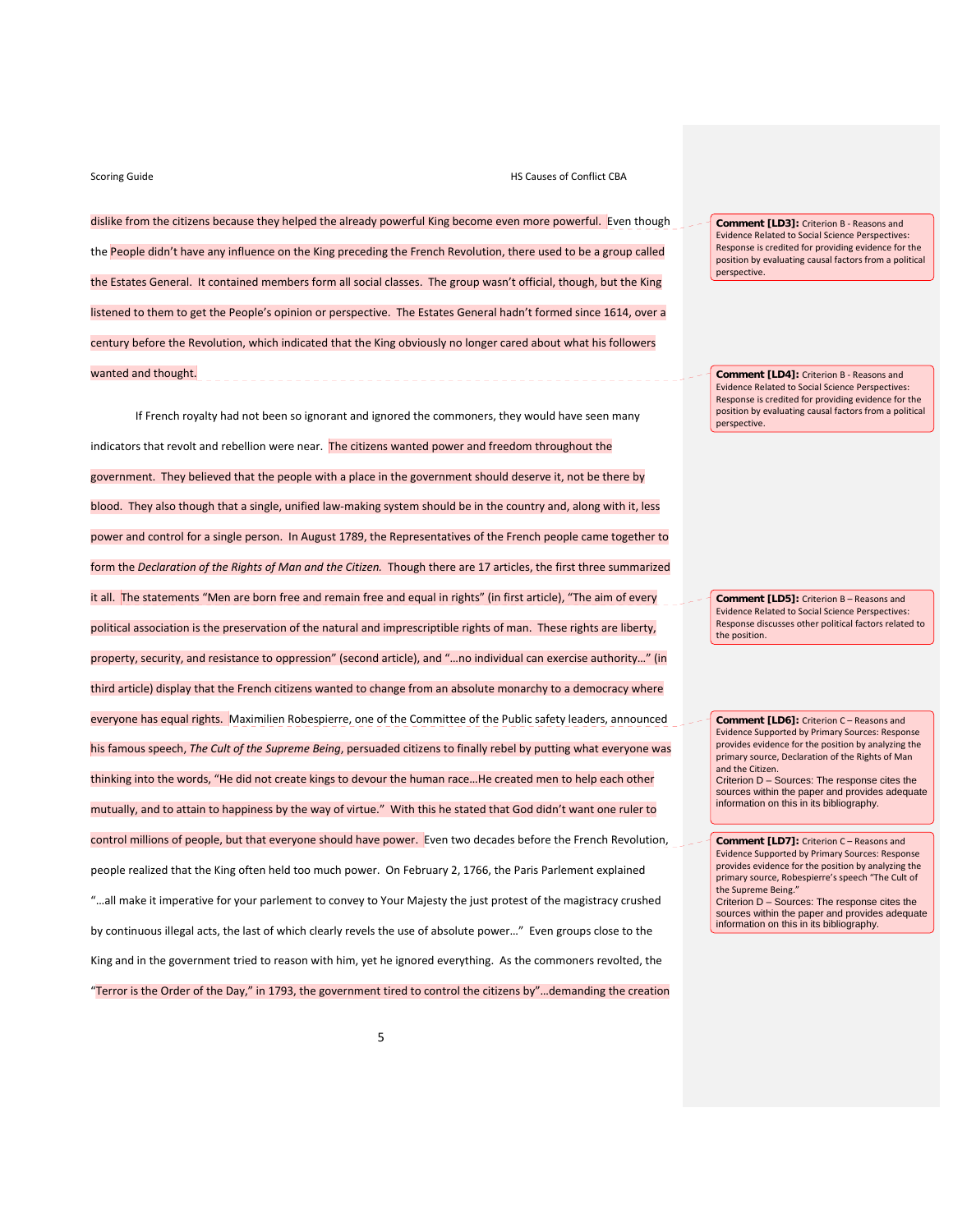of the revolution army…let this army be established such that there remains in each city sufficient forces to restrain malicious people…" The government tried to restrain the People with the same power they were fighting against because they wanted to the keep the absolute power that they had over the French citizens. By doing this they were trying to end the Revolution and didn't take it very seriously until this plan failed.

The social classes, known as the Three Estates, were a purely political and cultural matter. The King didn't want to disturb the ranks due to the fact that citizens would be mad to always move around and never really belong. Plus, moving a higher ranked person to a lower social class could be dangerous and cause unhappy followers. As a result, not even the deserving Third Estate could move up in power and status, which is what really mattered at the time. Everyone was used to the unchanging classes and it was tradition and their culture to stay where you were. The First Estate, or Clergy, was full of French Catholic Church officials and owned 10‐15% of the land in France. The Second Estate, or Nobility, were leaders of government, army, and the Church and owned 30% of land. Both Estates were, as spokaneshcools.org said, "privileged" because they only paid rent and never paid taxes. The Third Estates consisted of the bourgeoisie, urban artisans, and peasants. The bourgeoisie were merchants, bankers, manufacturers, doctors, intellects, and lawyers. They owned 20% of land and some were "privileged" by not paying taxes. The peasants, on the other hand, weren't as lucky. There were 21 million peasants and they owned 30‐40% of land, but they had t o pay taxes for church and the prices increase of wine, salt, and bread, due to the bad harvests in the 1780s. The peasants and urban artisans lived in poverty. The King never thought it was wring that the poorest people in France were paying taxes, so he never changed it.

Economically, France's debt increased so the taxes increased. Due to the Seven Years War, aid in the American Revolution, and Louis XIV building the palace in Versailles, France was in debt. Due to the First Estate, Second Estates, universities, Parlements, the Church, some cities, and aristocracy not having to pay, only common people, business class, professional class, and peasants only paid taxes, the people and places that had plenty of money to spare kept on living luxurious and carefree lifes because the King didn't do anything. It he really wanted to reduce debt, everyone, no matter the social class, would be paying taxes.

Outside influences affected France's citizens both intellectually and psychologically. New ideas were discovered and made. Theses ideas changed their way of thinking. The Enlightenment gave people new ideas. **Comment [LD8]:** Criterion C – Reasons and Evidence Supported by Primary Sources: The response quotes and analyzes the government declaration, "Terror is the Order of the Day." However, while the response relates this source to absolute power, the response does not clearly reference this source. Someone with limited knowledge on this topic would not be able to recognize this as a primary source – the response does not actually explain what "Terror is the Order of the Day" is. Criterion D – Sources: The response does not clearly reference the source within the text.

**Comment [LD9]:** Criterion D – Sources: The source is not adequately cited to be credited.

**Comment [LD10]:** Criterion B – Reasons and Evidence Related to Social Science Perspectives: Response evaluates factors from a social perspective to provide evidence for the position.

**Comment [LD11]:** Criterion B – Reasons and Evidence Related to Social Science Perspectives: Response evaluates factors from a economic perspective related to the position but it is NOT sufficiently distinct from the evaluation of social factors and thus, does not earn the response additional credit.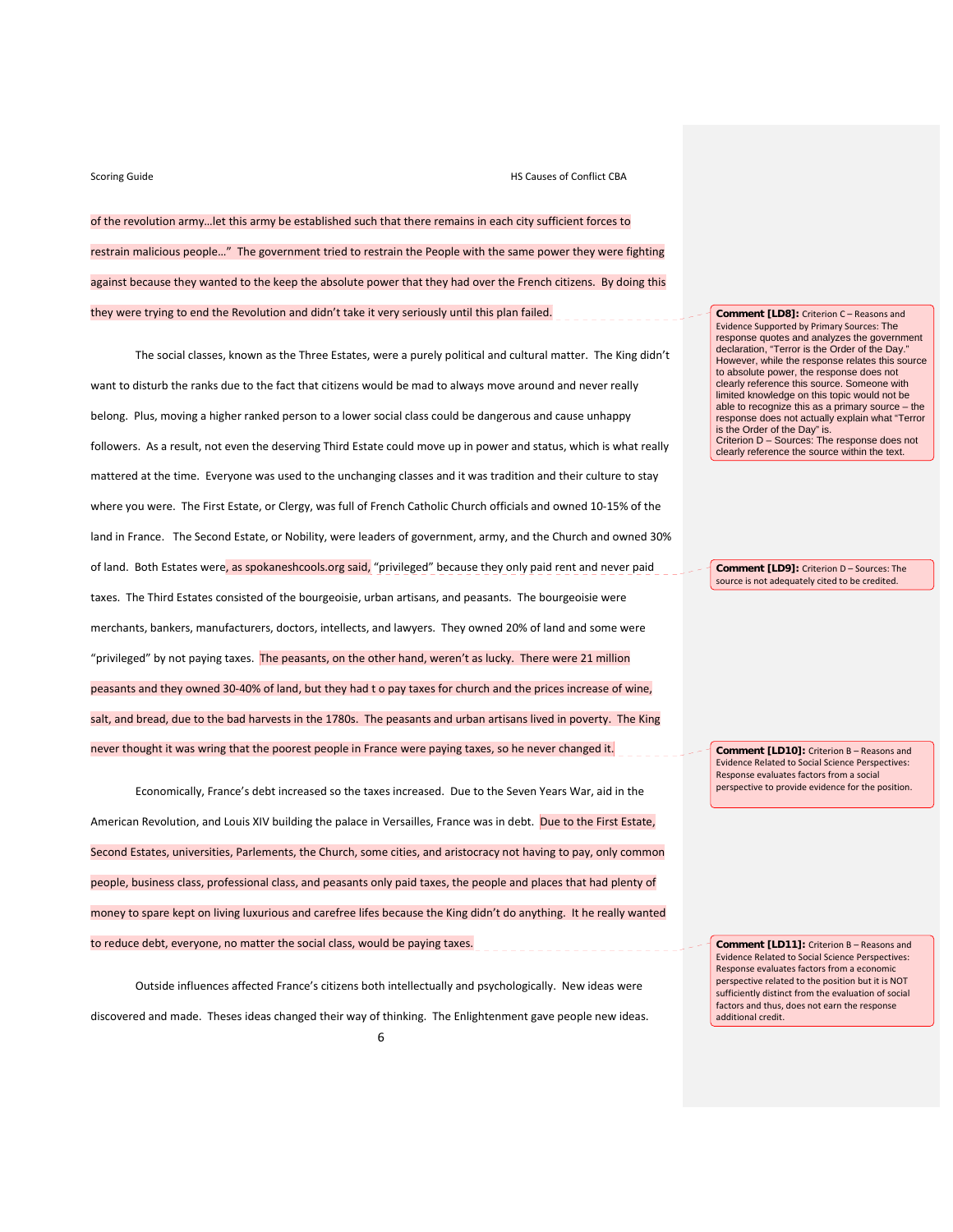### Scoring Guide **CONFLICT CONFLICT CONFLICT CONFLICT CONFLICT CONFLICT CONFLICT CONFLICT CONFLICT CONFLICT CONFLICT CONFLICT CONFLICT CONFLICT CONFLICT CONFLICT CONFLICT CONFLICT CONFLICT CONFLICT CONFLICT CONFLICT CONFLICT**

Philosophers never said anything about revolution but it gave commoners the idea. Also, the Enlightenment is where new ideas about government and democracy formed. The aid of the French in the American Revolution was huge. France.com states that "France had played a deciding role in the American Revolutionary War, sending its navy and troops to aid the rebelling colonists." While the troops were there, revolution and notions of freedom passed between the colonists and the French. In this case, the monarch wasn't controlling enough and the People became convinced that revolution was a good thing. With more control, the King could have erased any idea for a revolution form the citizen's mind.

In conclusion, I believe that the French Revolution was caused by the absolute monarchy. The monarchy affected the country politically and culturally through the never changing conditions, non‐deserving people, and unfairness between the Three Estates, or social classes. France was economically broke and taxes rose due to the royalty's luxuries and depts., which only the people in poverty paid for. In the intellectual and psychological way, outside influences gave ideas revolution when the King should have been more controlling. Since the monarch held absolute power over France, all these problems were do to him. Due to mostly unfairness, the French citizens decided to change France's government by rebelling, revolting, and staring a revolution after they tried to tell the King their demands, and he had ignored them. I think that it was the fault of France's monarchs for thinking that they were better than everyone else, or not doing what was right due to peer pressure. Many revolutions, past and present, can be caused by unhappy citizens. Today small things like the writer's strike and school teacher's strikes occur when the school districts don't listen to the wants of their employees. If the bosses simply just did as their employees wanted, then the strikes never would have happened. Also, the Iraq citizens are fighting for the freedom that they never had with Saddam. So, leader should realize that if they don't listen to their followers, they might find themselves in the midst of a revolution.

**Comment [LD12]:** Criterion B – Reasons and Evidence Related to Social Science Perspectives: Response discusses factors from a cultural/intellectual perspective but the evaluation of these factors is not clear enough to be credited.

**Comment [LD13]:** Criterion A – Position: The response finds similarities between this conflict and current conflicts. However, it does not clearly draw a conclusion about how studying the French Revolution helps us to understand current conflicts.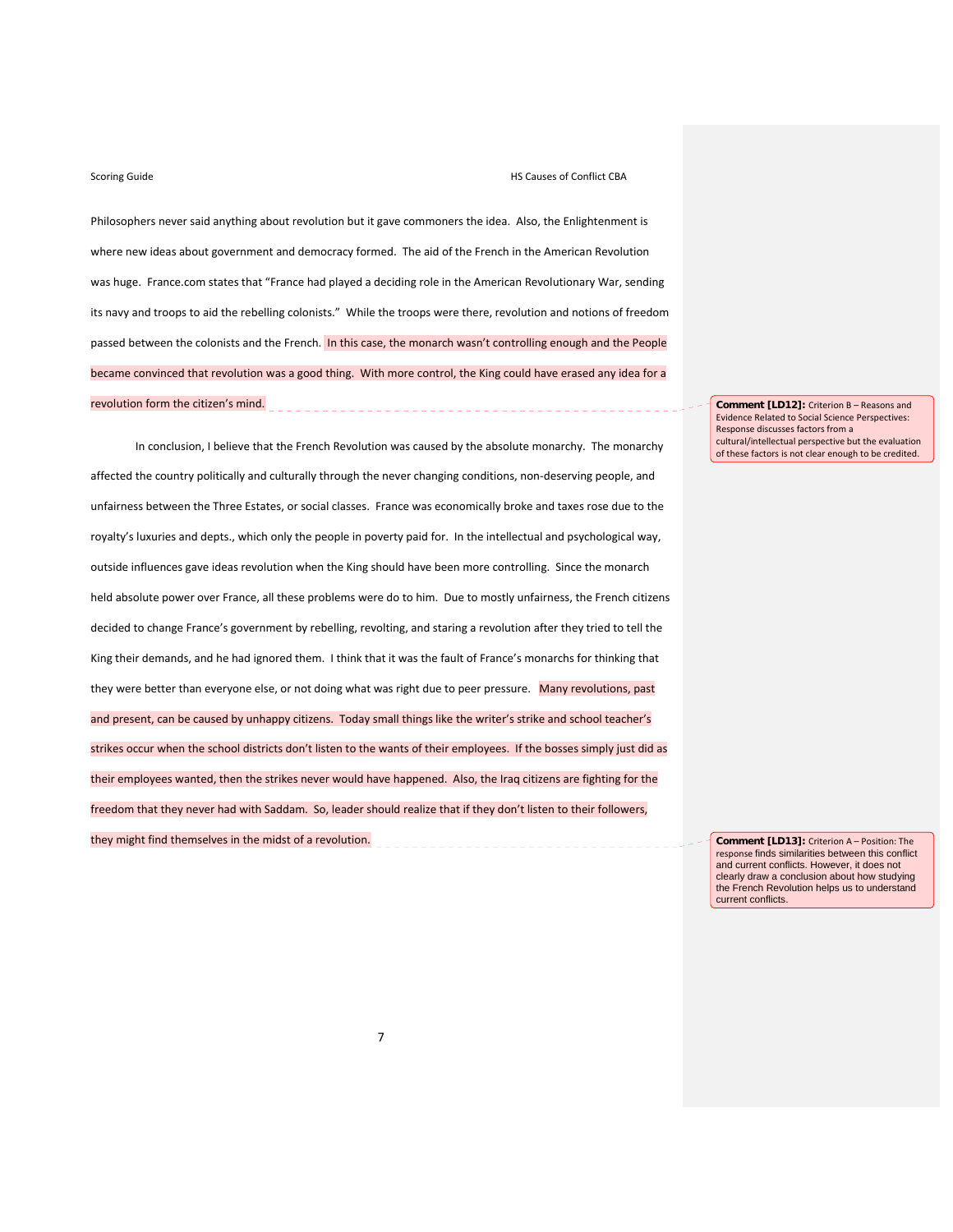# **Bibliography**

Horne, Alistair. *La Belle France.* New York: Vintage Books, 2004.

Four out of ht eighteen books written by Horne are about the French Revolution time in history. He works at St. Anthony's College and won the French *Legion d'Honneur* in 1993. This book is unbiased because it's told without favoring a side.

"French Revolutionary Wars." Wikipedia. November 29, 2007.

## http://en.wikipedia.org/wiki/Wars\_of\_the\_French\_Revolution.

This is a basic internet encyclopedia. It is designed to have anyone write information on it, but the information is generic and basic, and written unbiasly that it should be considered a basic overview of the French Revolutionary Wars.

"Causes of the French Revolution." The Fastest Way to France. January 11, 2004.

France.com. November 30, 2007. http://www.france.com/docs/153.html.

This internet web site has basic information on France. It's made for a history learner and is unbiased. It should be considered a useful summary of the causes of the French Revolution.

"The Causes of the French Revolution." Spokaneschools.org. November 30, 2007.

http://www.spokaneschools.org/shadle/markmi/WH/collaboration%20site/revolution/Cau.

This is a basic internet web site with basic information. It is designed to hold an unbiased opinion and should be considered a useful overview of the causes of the French Revolution.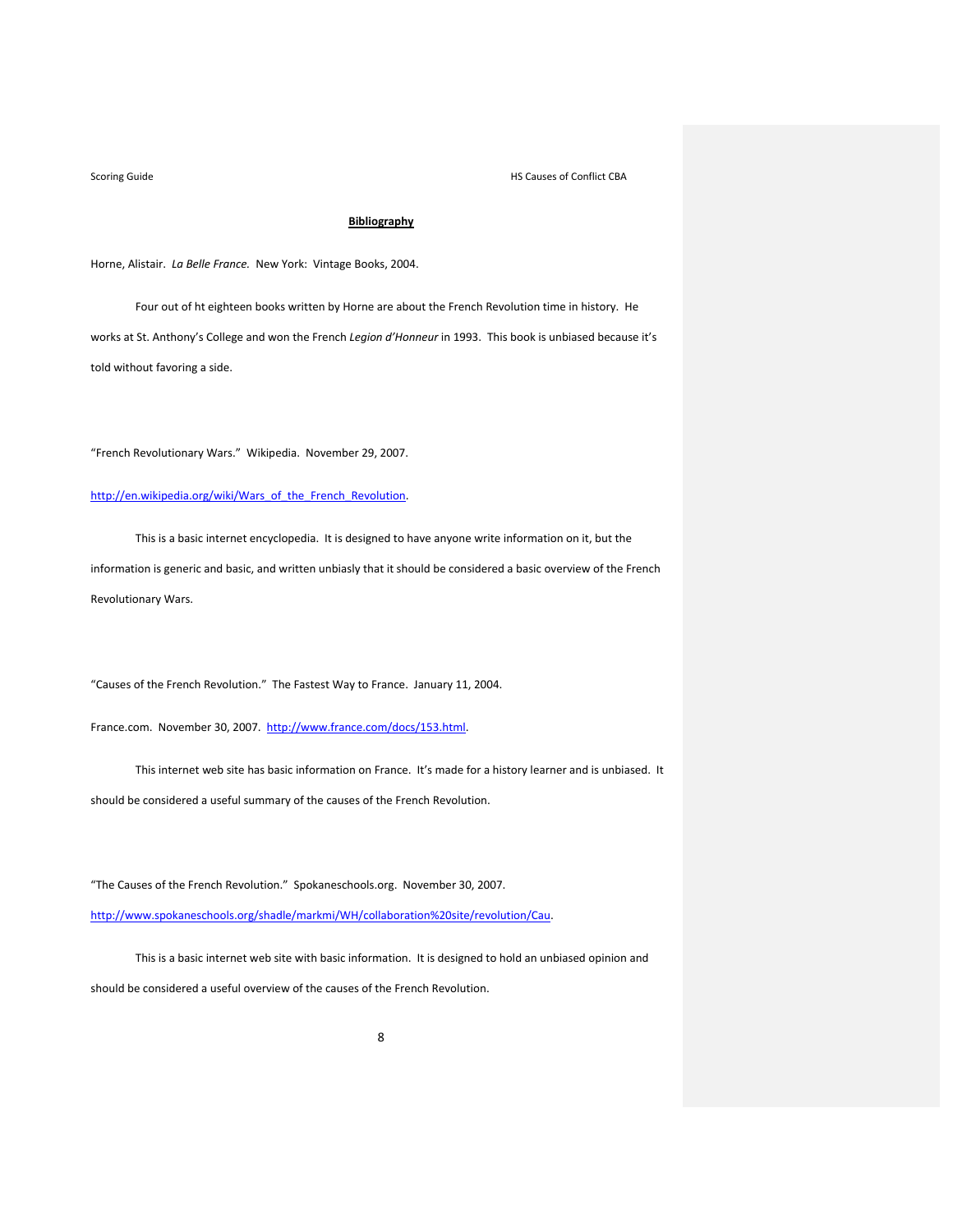### Scoring Guide **CONFIDENTIAL CONFIDENTIAL CONFIDENTIAL CONFIDENTIAL CONFIDENTIAL CONFIDENTIAL CONFIDENTIAL CONFIDENTIAL CONFIDENTIAL CONFIDENTIAL CONFIDENTIAL CONFIDENTIAL CONFIDENTIAL CONFIDENTIAL CONFIDENTIAL CONFIDENTIAL**

"The Padua Circular." Retranslated from *Stewart, John Hall. A Documentary Survey of the French revolution. (New York: Macmillian, 1951) 221‐23.* http://chnm.gmu.edu/revolution/d/420/. 13 December 2007.

This is a letter written by Emperor Leopold von Habsburg of Austria on July 5, 1791 to King Louis, his sister's husband. Since we were not there at the tome, we can only accept that this is what was really written.

"Terror is the Order of the Day." Translated from *Reimpression de I'ancien Moniteur, 32vols. (Paris: Imprimerie nationale, 185863) 17:58083, 586, 561.* http://chnm.gmu.edu/revolution/d/416/. 13 December 2007.

This document is the author's account of the bill used to control revolting citizens. Since it was written on record and was accepted by the government, we have to trust that it is correct.

"La Chalotais Affair." Translated from *Flammermont, Jules. Remonstances du Parlement de Paris au XVIIIe siete, vol. 2 (Paris: Imprimerie Nationale, 1888‐98), 534‐38.* http://chnm.gmu.edu/revolution/d/348/. 13 December 2007.

This is a letter written to the king of France from the Paris Parlement on February 2, 1966. Since we were not there we need to trust that the words and motives of the Parlement are correct.

"Declaration of the Rights of man and the Citizens." From *Anderson. Frank Maley. The constitution and Other* Select Documents Illustrative of the History of France, 1789-1907 (New York: Russell and Russell, 1908). Pp. 59-61. http://historyguide.org/intellect/declaration.html. 12 December 2007. 12 December 2007.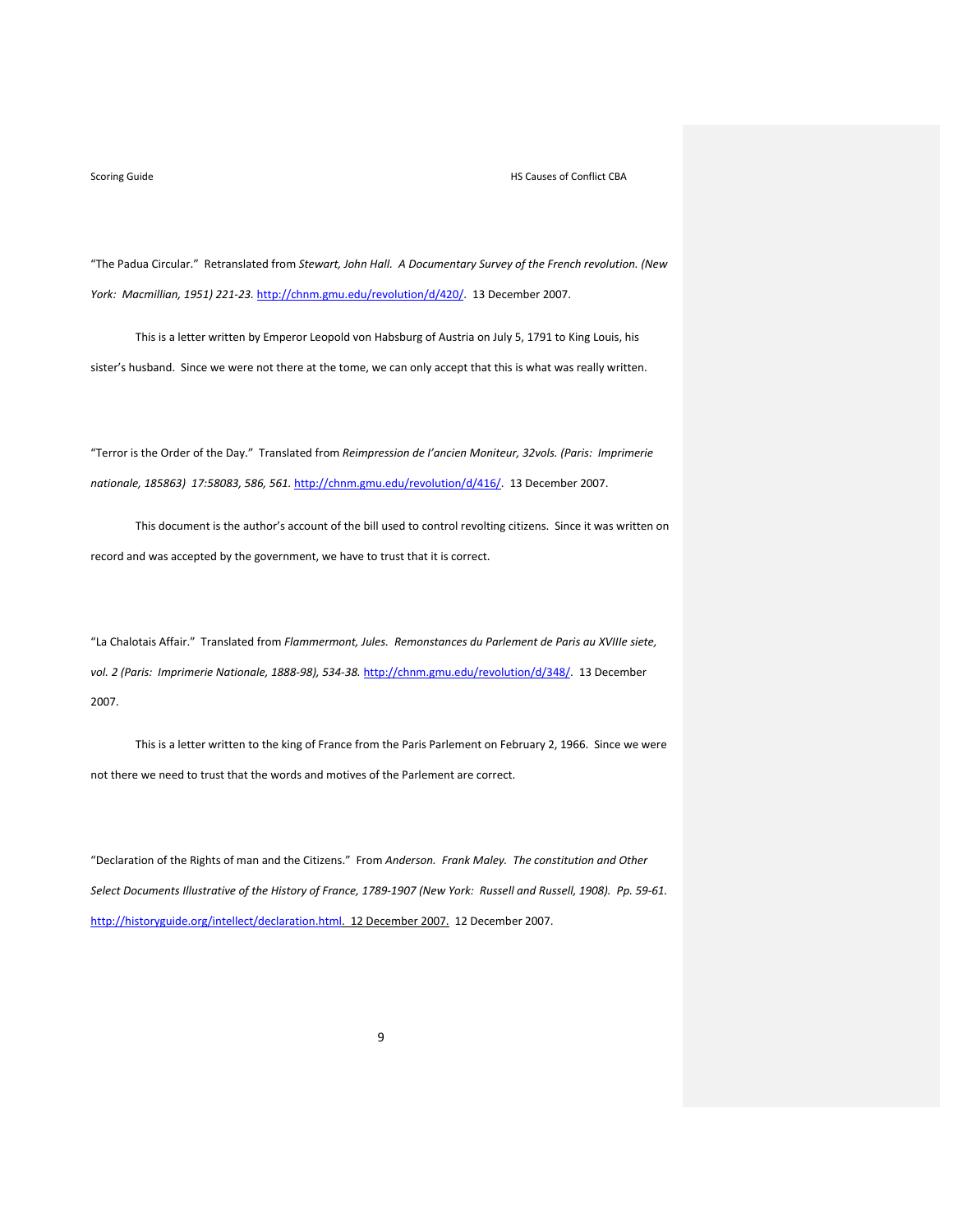This document was placed on the Internet web page by Steven Kreis in 2001 and was last revised on May 13, 2004. The document was made by the Representatives of the French People in august 1789. We must trust that it was written correctly both times since we were not there when it happened.

Robespierre, Maximilien. "The Cult of the Supreme Being." *Internet Modern History Sourcebook.* http://www.fordham.edu/halsall/mod/robespierre-supreme.html. 11 December 2007.

Paul Halsall places this on the Internet web page in August 1997. We must trust that it was written correctly both when it was spoken and when Mr. Halsall put it on the Internet. Since we were not there, we have to believe it's correct.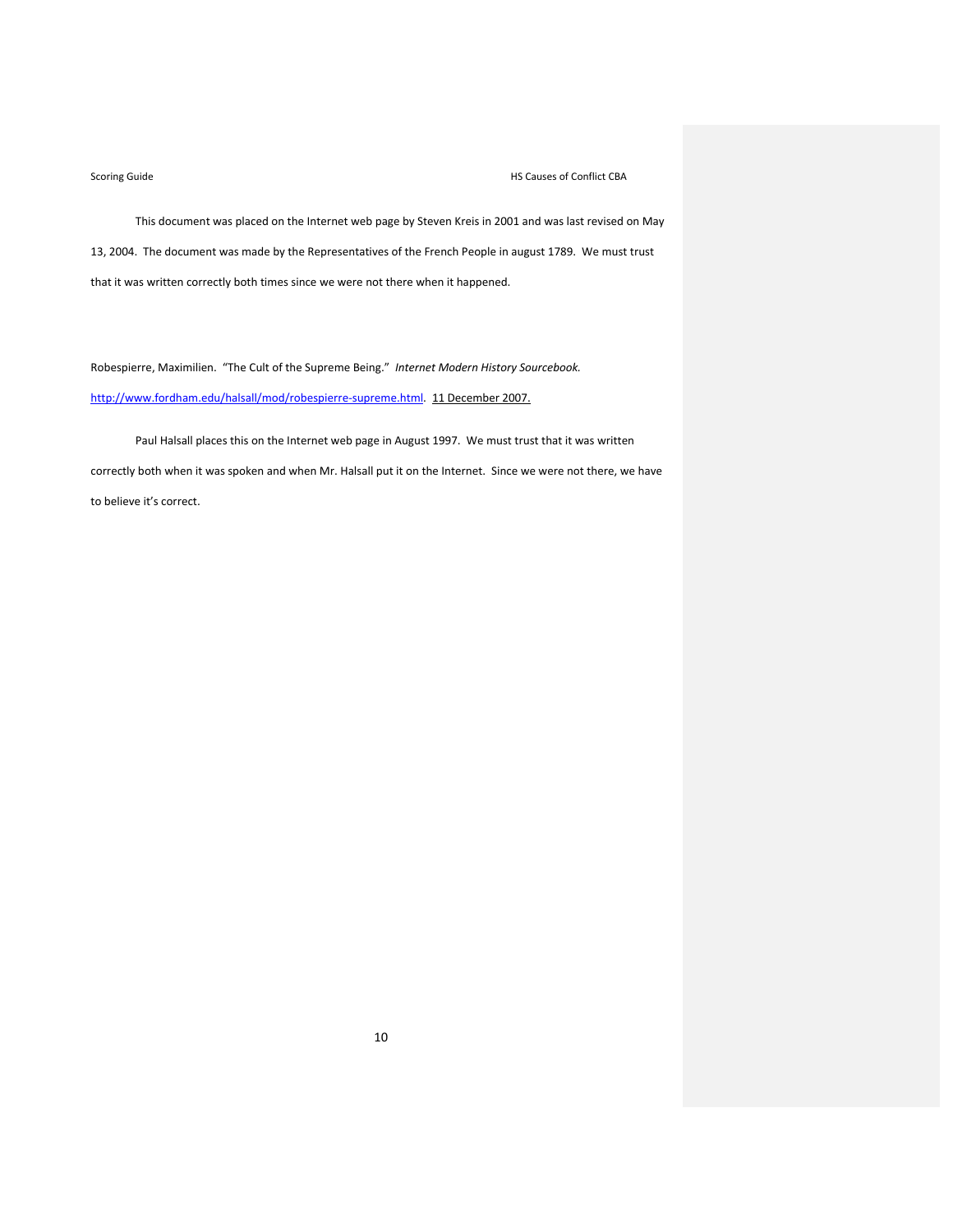Scoring Matrix - High School – Causes of Conflict - Paper: \_\_\_\_# 1\_\_\_\_\_\_\_\_\_

## CRITERION A

The position in the response is proficient (level 3). It states a position on why a factor played a primary role in causing the conflict (absolute monarchy). The response also finds similarities between this conflict and current conflicts (leaders need to listen to their followers – likens this idea to the writers' strike and the conflict in Iraq). While the response mentions the writer's strike and the conflict in Iraq, it does not draw a conclusion about how studying this conflict helps us understand the causes of current conflicts. Hence, the response can earn no more than a 3 for this criterion.

| <b>Position CRITERION A:</b>                                                                                |                      |  |                                                                                                 |  |
|-------------------------------------------------------------------------------------------------------------|----------------------|--|-------------------------------------------------------------------------------------------------|--|
|                                                                                                             | Yes or Clear?<br>No? |  | <b>Comments</b>                                                                                 |  |
| States a position on why a factor played a primary<br>role in causing the conflict.                         | Yes                  |  | Absolute monarchy                                                                               |  |
| Finds similarities between this conflict and current<br>conflicts.                                          | Yes                  |  | leaders need to listen to their<br>followers - liken that to writers' strike,<br>Iragi conflict |  |
| Draws a conclusion about how studying this conflict<br>helps us understand the causes of current conflicts. | N <sub>0</sub>       |  |                                                                                                 |  |

Score:  $\_\_3$ 

## CRITERION B

The response provides reasons and evidence related to social science perspectives that are proficient (level 3). The response evaluates factors causing the conflict from a political perspective (evaluation of the role of the Intendents connected with people's unhappiness that the King had too much power) and a social perspective (3rd Estate had to pay taxes). This evaluation is adequately explained and sufficiently explicit to be credited (note: the response could be stronger if it included more specific commentary about how these factors led to the outbreak of Revolution). While the response also discusses intellectual and cultural factors (philosophes gave the idea of revolution), the evaluation of these factors is not adequately explained to be credited. The response also does not receive additional credit for the economic perspective because it is not explained as distinct from the social perspective. Hence, the response earns a 3 for this criterion.

| Reasons and Evidence – Social Science Yes or No? | Accurate? | <b>Comments</b> |
|--------------------------------------------------|-----------|-----------------|
| <b>Perspectives CRITERION B</b>                  |           |                 |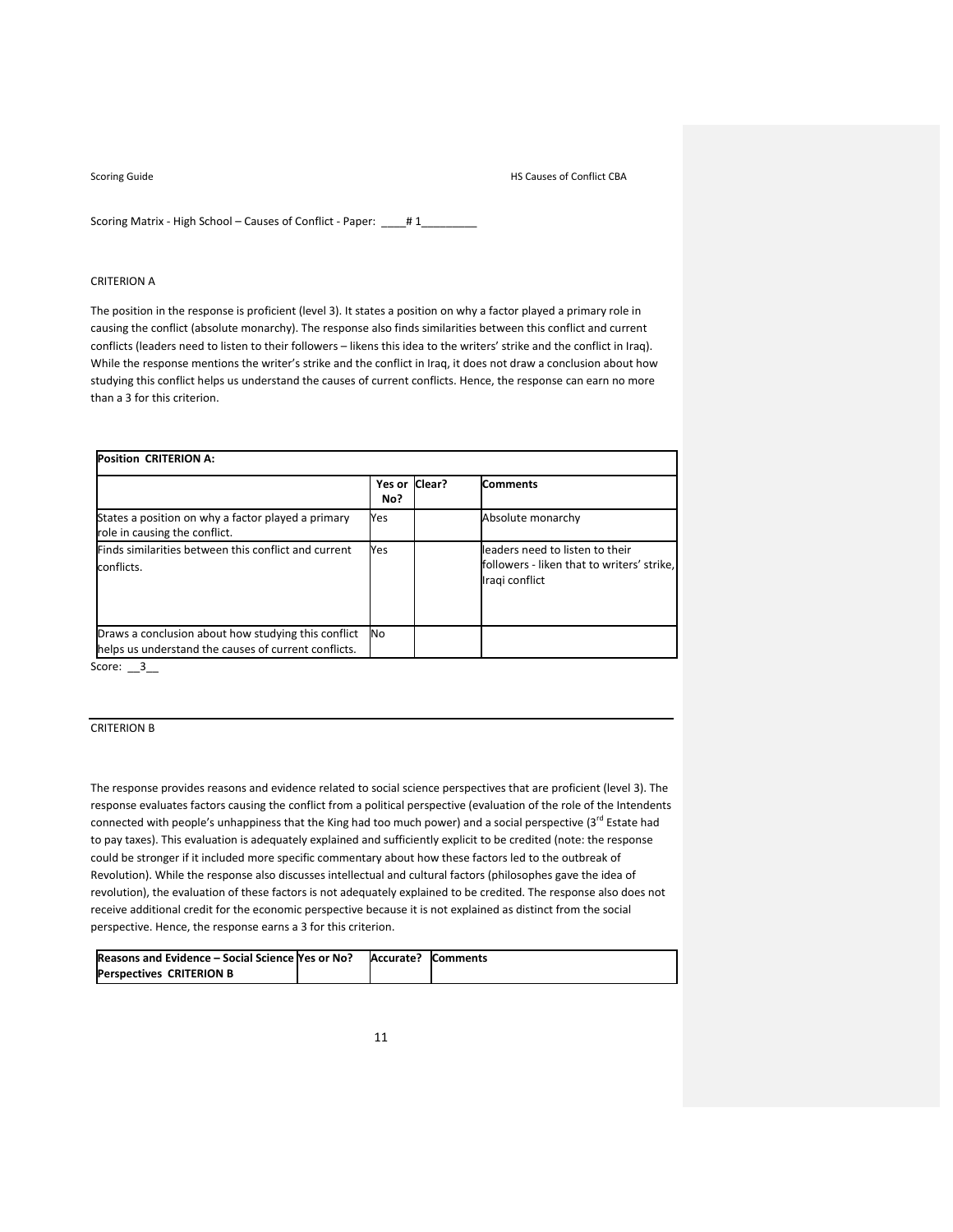| Provides reasons for the position on<br>causes of the conflict OR Attempts to<br>explain factors causing the conflict          | Yes |                                                                                                                                             |
|--------------------------------------------------------------------------------------------------------------------------------|-----|---------------------------------------------------------------------------------------------------------------------------------------------|
| from one or more social science<br>perspectives.                                                                               |     |                                                                                                                                             |
| Provide evidence for the position by<br>evaluating factors causing the conflict<br>from from ONE social science<br>perspective | Yes | Evaluation of Intendents and lack of power for<br>the Estates General                                                                       |
| from a SECOND social science<br>perspective                                                                                    | Yes | Social – Third Estate had to pay taxes                                                                                                      |
| from a THIRD social science<br>perspective                                                                                     | No  | Intellectual/Cultural - Enlightenment -<br>philosophes gave idea of revolution - the King<br>did not have an idea enough (weak but minimal) |
|                                                                                                                                |     | Economic is not credited because it overlapped<br>too much with social perspective                                                          |

Score: \_\_\_3\_\_\_\_

# CRITERION C

The response provides primary sources to support reasons and evidence for the position that are proficient (level 3). The response receives credit for its analysis of the Declaration of the Rights of Man and Robespierre's speech, the Cult of the Supreme Being. Each is adequately quoted or paraphrased as well as analyzed and thus, each is credited. The response also quotes and analyzes the government declaration, "Terror is the Order of the Day." However, while the response relates this source to absolute power, the response does not clearly reference this source. Someone with limited knowledge on this topic would not be able to recognize this as a primary source – the response does not actually explain what "Terror is the Order of the Day" is. Hence, the response earns a 3 for this criterion.

| <b>Reasons/Evidence CRITERION C:</b>                       |     |                                    |  |  |
|------------------------------------------------------------|-----|------------------------------------|--|--|
|                                                            |     |                                    |  |  |
| Provides reason(s) for the position supported by evidence. |     |                                    |  |  |
| The evidence includes relevant information from ONE        |     |                                    |  |  |
| primary source.                                            |     |                                    |  |  |
| The evidence includes an analysis of relevant information  | Yes | Robespierre's Cult of the Supreme  |  |  |
| from ONE primary source.                                   |     | Being is credited - clear analysis |  |  |
| The evidence includes an analysis of relevant information  | Yes | Declaration of the Rights of Man   |  |  |
| a SECOND primary source.                                   |     |                                    |  |  |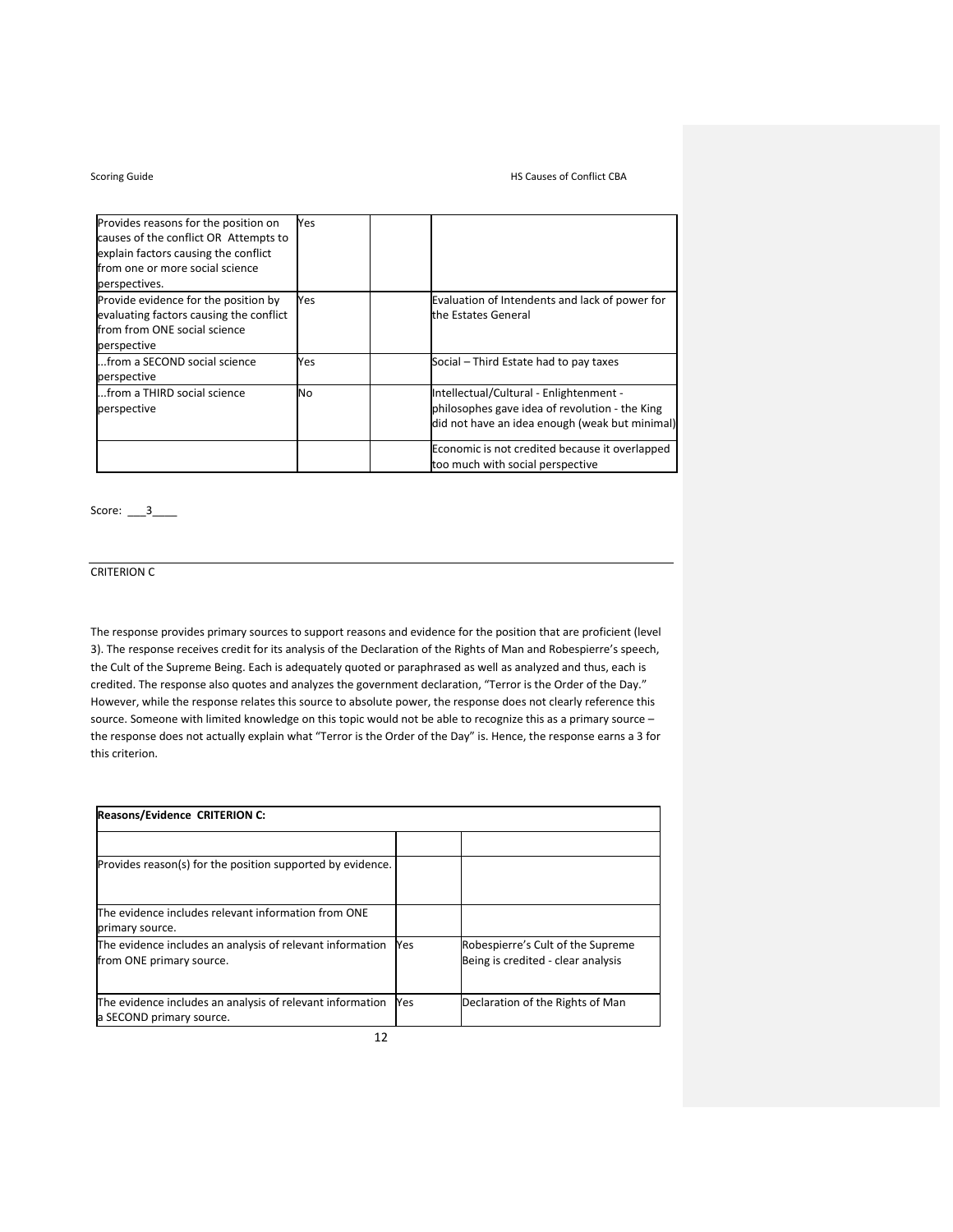| The evidence includes an analysis of relevant information No | Terror is the Order of the Day - related |
|--------------------------------------------------------------|------------------------------------------|
| a THIRD primary source.                                      | to absolute power – not adequately       |
|                                                              | Icited.                                  |

Score: \_\_3\_\_

# CRITERION D

The response references and cites four or more relevant sources and thus, is considered proficient for this criterion. In addition to the two primary sources referenced in the scoring notes for Criterion C, the response also references and cites the secondary source, La Belle France. Since the response cites all of these sources within the paper and provides adequate information on these sources in its bibliography, it receives credit for each. However, it does not receive credit for "Terror is the Order of the Day" because it is not clearly referenced within the text. Hence, it earns three points for this criterion.

| Credible Sources CRITERION D:                         |             |                                          |                          |                               |                                                                   |
|-------------------------------------------------------|-------------|------------------------------------------|--------------------------|-------------------------------|-------------------------------------------------------------------|
| <b>Task</b>                                           | Yes/<br>No? | Paraphrases/<br><b>Quotes</b><br>Source? | Relevant/<br>Supportive? | <b>Cites Source? Comments</b> |                                                                   |
| Makes an explicit reference to Yes<br>a source        |             | Yes                                      | Yes                      | Yes                           | Robespierre's speech                                              |
| Makes an explicit reference to Yes<br>a SECOND source |             | Yes                                      | Yes                      | Yes                           | Declaration of the Rights of<br>Man                               |
| Makes an explicit reference to Yes<br>a THIRD source  |             | Yes                                      | Yes                      | Yes                           | La Belle France                                                   |
| Makes an explicit reference to No<br>a FOURTH source  |             | Yes                                      | Yes                      | Yes                           | Terror is the Order of the Day                                    |
| Other:                                                | No          |                                          |                          |                               | France.com and<br>spokaneschools.org - not<br>adequately credited |

Score: \_\_3\_\_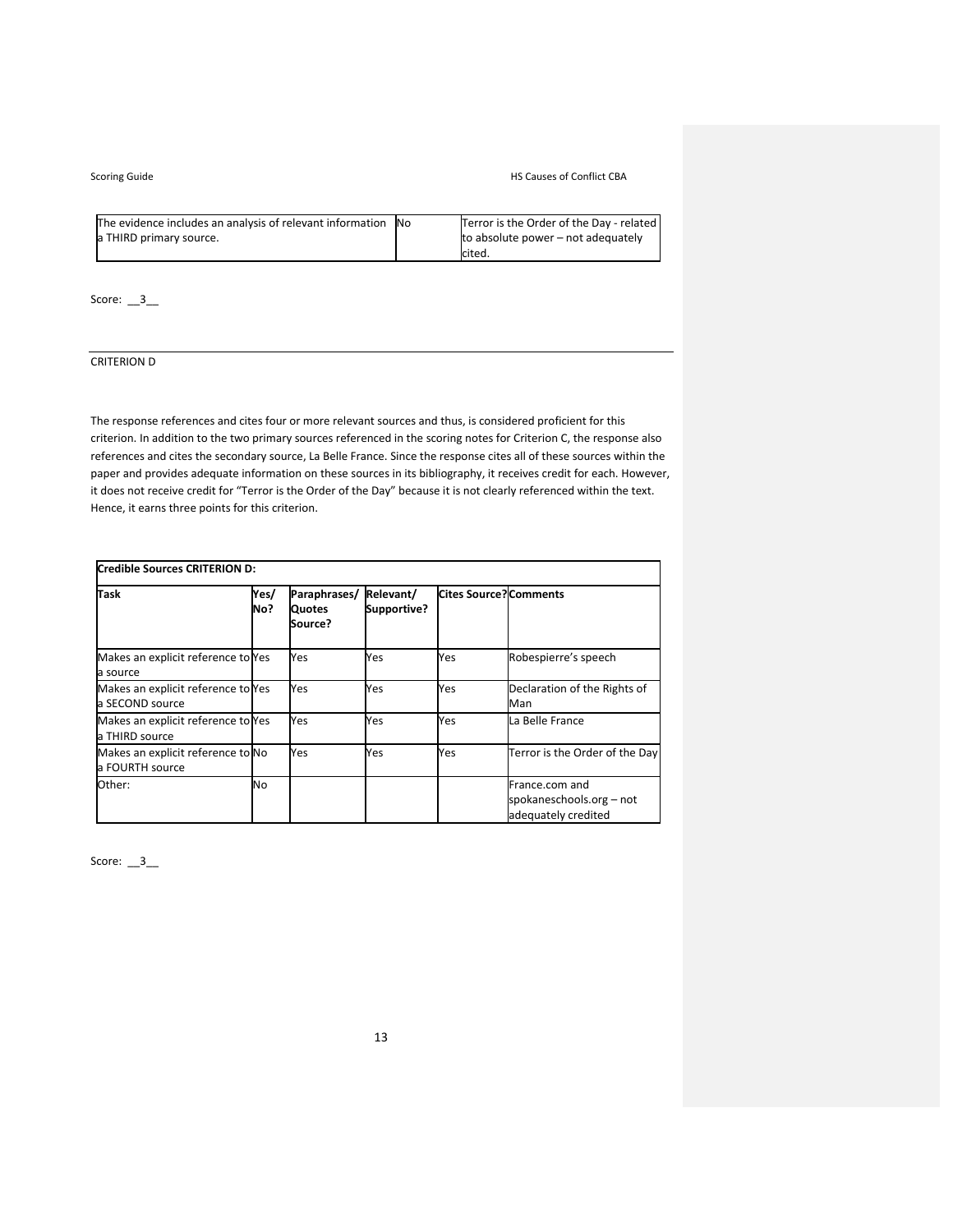### **THE FRENCH REVOLUTION**

The French Revolution was a series of wars in between the years 1792 and 1802. It was fought between the French Revolutionary government and several European states and countries. There are many causes that led to the French Revolution, such as the absolute monarchy of France and finances, but there is one cause the can be called the main reason. That cause would be the structure of French society.

Overall, the structure of French society is what caused the French Revolution, but in that lies many reasons for the cause, such as royal absolutism. First of all, just what is royal absolutism? As defined by dictionary.com, royal absolutism is "a form of government in which all power is vested in a single ruler or other authority," and that is exactly what it is. In a royal absolute government, the monarch has absolute power over everything, whether it be the state, the people, or any other matter; if the king wants it, the king gets it.

"The French revolution was whats up changed the political state of Europe, to terminate the strife of kings among themselves, and to commence that between kings and people. This would have taken place much later had not the kings themselves provoked it. They sought to suppress the revolution, and they extended it; for by attacking it they were to render it victorious." The quote from François Mignet shows that royal absolutism had a part in the French Revolution. The absolute monarchy of the eighteenth century existed thanks to Louis XIV. After Louis had changed the French government into an absolute monarchy, it would stay that way for about a century. During absolute monarchy France, it became obvious the king did not care for the influence or the needs of the French people. The Estates General, representatives from each of the three Estates of the French social structure, were the only voice the French people had ever had. If the kind had cared for the opinions of the French people, he would have convened the Estates General for their vote on his decrees. However, the Estates General had not been convened since 1614, showing the king had no interest in the wishes of the people. This lack of attention to the people caused the Estates to look for change.

The class structure of France was divided up into three Estates, the first being clergy, the second nobility, and the third middle class and peasants. The first Estate of the clergy had roughly 130,000 members. They

**Comment [LD14]:** Criterion A – Position: Response states a position on the main factor causing the conflict.

**Comment [LD15]:** Criterion C – Reasons and Evidence Supported by Primary Sources: Response provides evidence for the position by analyzing the primary source, Francois Mignet's firsthand account of the French Revolution, quoted in the response and cited in the bibliography. Criterion D – Sources: The response cites the sources within the paper and provides adequate information on this in its bibliography.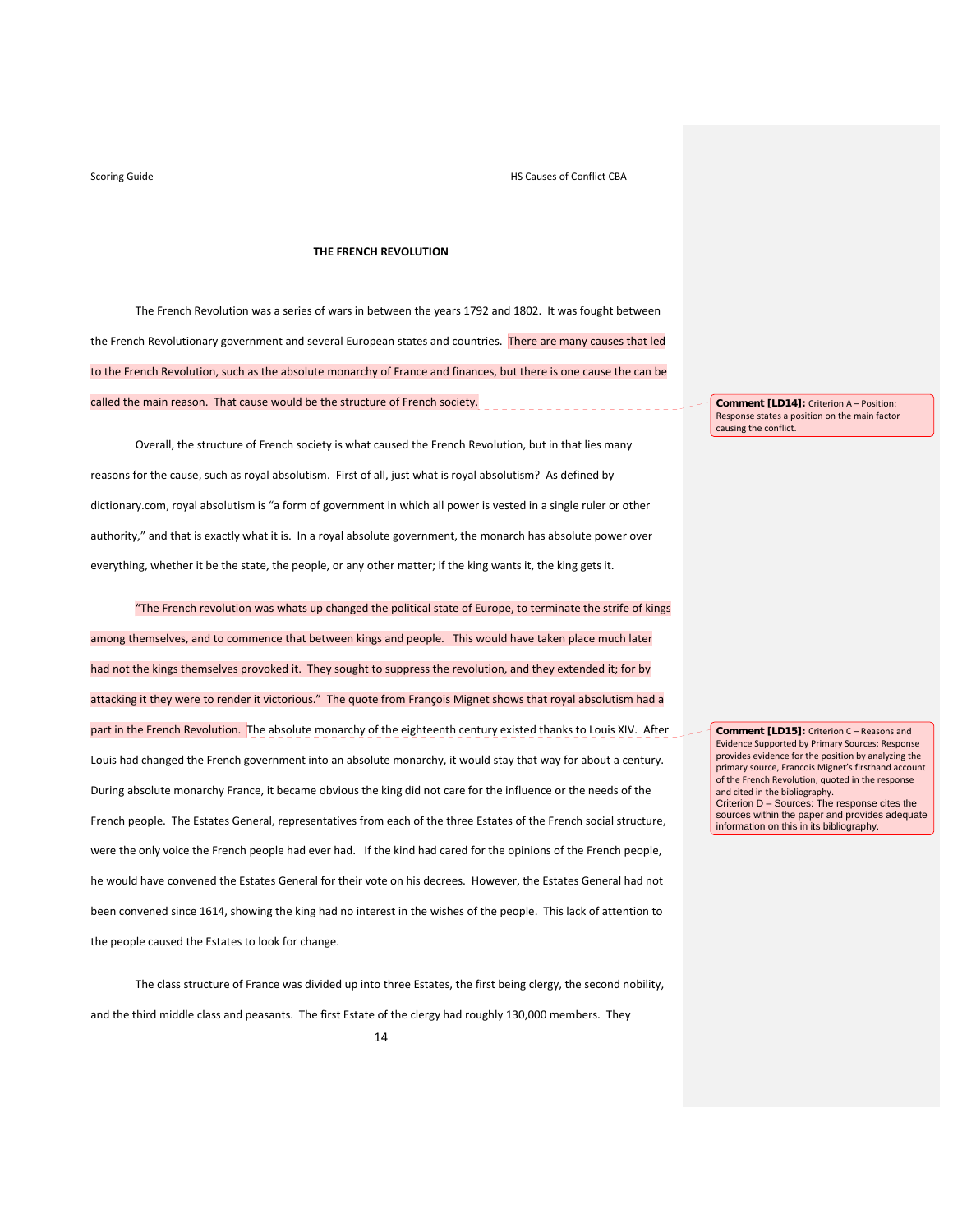collected Church tax, supervised education, and registered births, deaths, and marriages. The clergy were also given special privileges, the most notable being the exemption from taxes although they owned 1/5 of the land in France, and could not be tried in a court of law. The second Estate of the nobility was only slightly smaller than the clergy with 110,000 members. The nobility were able to collect taxes and monopolize appointments in state and military services. Similar to the clergy, they did not pay taxes while owning about 1/5 of French land. The third, final, largest, and lowest Estate is the middle class and peasants. It consisted of an overwhelming 24,750,000 members. Unlike the clergy and nobility, the third Estate had no privileges or exemptions; the fill weight of taxation fell on their shoulders. Out of all the Estates, the third is the one that wished for change the most.

The plight of the third Estates of the middle class and peasants traces back once again to Louis XIV. Thanks to many war campaigns led by Louis XIV, France was bankrupt by 1789. This could have been avoided by taxing every one of the three Estates, yet only the third Estate received taxation. This is just one of the many flaws in eighteenth century France's government. **Instead of taxing all Estates equally, they put complete burden of the** taxes on the lowest and poorest Estate. If they had taxed all of the Estates, France would have had some money to pay off war debts. But by taxing the peasants they received little to no money while at the same time angering the peasants. They had little to contribute in the beginning, and over the course of the century they were forced to contribute even more. An incredibly large, overly‐taxed amount of people is never a good thing to create. However, the taxation of the people of the third Estate is not the only reason they wanted change.

Whenever a revolution occurs, there is almost always a problem with the law of the country, and the French Revolution was no exception. Up until 1789. There were thirteen distinct regions that mad up France, and each was under the jurisdiction of their own Parlement. A Parlement could have inbetween 50 and 150 members. Acting as the local judges and legal elites, they were in charge of trying people for murder, theft, sedition, forgery, and libel, and weren't always very just in their actions. As a result, they became hated by everyone, including the king himself. However, the king was also far from being innocent. He would have royal lackeys called intendents. The intendents received more hatred than the Parlement. Known for their harsh taxation and arrest of peasantry, the intendents were despised by all members of the third Estate, and even the nobility held a hatred for them. With the law furthering to anger the peasantry, along with an annoyed class of nobles, it's obvious to see why the

**Comment [LD16]:** Criterion B – Reasons and Evidence from Social Science Perspectives: Response is credited for providing evidence for the position by evaluating causal factors from a social perspective.

**Comment [LD17]:** Criterion B – Reasons and Evidence from Social Science Perspectives: Response is credited for providing evidence for the position by evaluating causal factors from an economic perspective.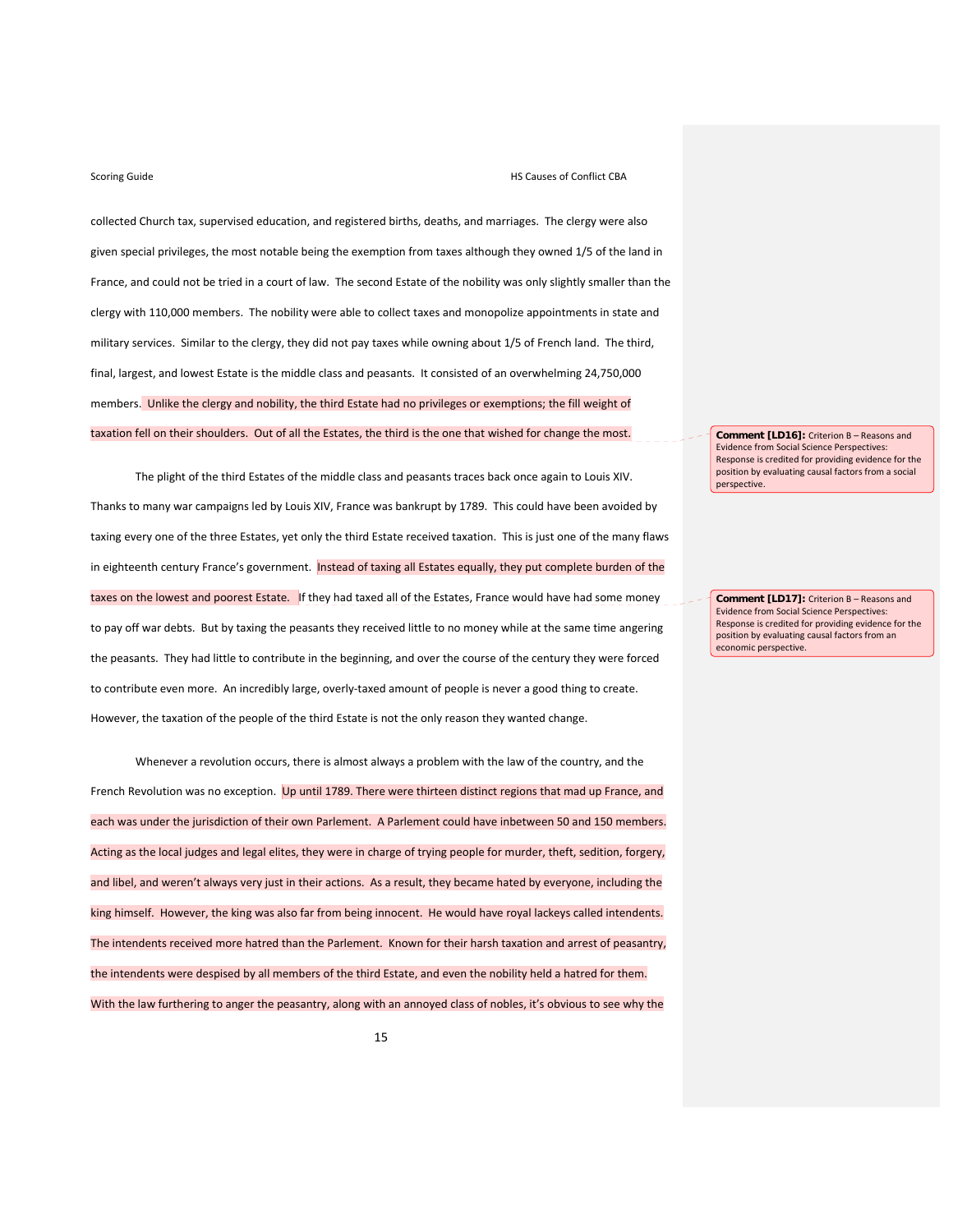Scoring Guide **CONFLICT CONFLICT CONFLICT CONFLICT CONFLICT CONFLICT CONFLICT CONFLICT CONFLICT CONFLICT CONFLICT CONFLICT CONFLICT CONFLICT CONFLICT CONFLICT CONFLICT CONFLICT CONFLICT CONFLICT CONFLICT CONFLICT CONFLICT** 

situation causing the inefficient operation of France was only fuel feeding the fire of revolution. The structure of

their society was falling apart before the very eyes of the French.

The last piece of the puzzle to the French Revolution caused radical ideas among the people of the Estates, ultimately leading up to the Revolution itself. Whenever new, radical ideas concerning the eighteenth century are brought up, it can only mean one subject: the Enlightenment. The philosophies of the Enlightenment attacked established order and authority. When these ideas were introduced to the people of France, they took them to heart. However, they took them to an extreme. The philosophies did not encourage violence in any way, but violence was inevitable. Because of their stand on authority, the philosophies created the mentality of a revolution. It was the last push needed for the Revolution to being. The radical ideas of the Enlightenment sparked a new life into the people of France, mainly those of the third Estates.

The result of the cry for new order was the Declaration of the Rights of man and the Citizen. Similar to the U.S.'s Declaration of Independence, it stated the rights of every man and citizen. Some of these rights include the right to equal rights, a general tax for all, and that every man is innocent until proven guilty. However, this did not solve the problems of the French people. It only led to a complete overthrow of the monarchy and the declaration of France as a republic, which ultimately led to more problems.

When France went into war in 1792, it was also experiencing inner turmoil. As they fought Austria and its allies, the French were having a crisis. The threatening Prussian and Imperial armies promised retaliation on them if they were to reinstate the monarchy. Consequently, King Louis XIV was seen to be conspiring with France's allies and condemned to death at the guillotine. Shortly after Louis XIV's execution in January of 1793, Maximilien Robespierre stated, "The monster which the genius of kings had vomited over France has gone back into nothingness. May all the crimes and the all the misfortune of the world disappear with it! Armed in turn with the daggers of fanaticism and the poisons of atheism, kings have always conspired to assassinate humanity. If they are able no longer to disfigure Divinity by superstition, to associate it with their crimes, they try to banish it from the earth, so that they may reign there alone with crime." Monarchy in France was truly over. When war began going badly for the French, the new government took on a radical new policy. Anyone accused of counter‐revolutionary activities were condemned to death. Over 18,000 people were executed under the guillotine inbetween 1793‐

**Comment [LD18]:** Criterion B – Reasons and Evidence from Social Science Perspectives: Response is credited for providing evidence for the position by evaluating causal factors from a political perspective.

**Comment [LD19]:** Criterion B – Reasons and Evidence from Social Science Perspectives: Response is credited for providing evidence for the position by evaluating causal factors from a political perspective.

**Comment [LD20]:** Criterion C – Reasons and Evidence Supported by Primary Sources: Response provides evidence for the position by analyzing the primary source, Declaration of the Rights of Man and the Citizen. Criterion D – Sources: The response cites the sources within the paper and provides adequate information on this in its bibliography.

**Comment [LD21]:** Criterion C – Reasons and Evidence Supported by Primary Sources: Response provides evidence for the position by analyzing the primary source, a speech by Robespierre quoted in the response and cited in the bibliography. Criterion D – Sources: The response cites the sources within the paper and provides adequate information on this in its bibliography.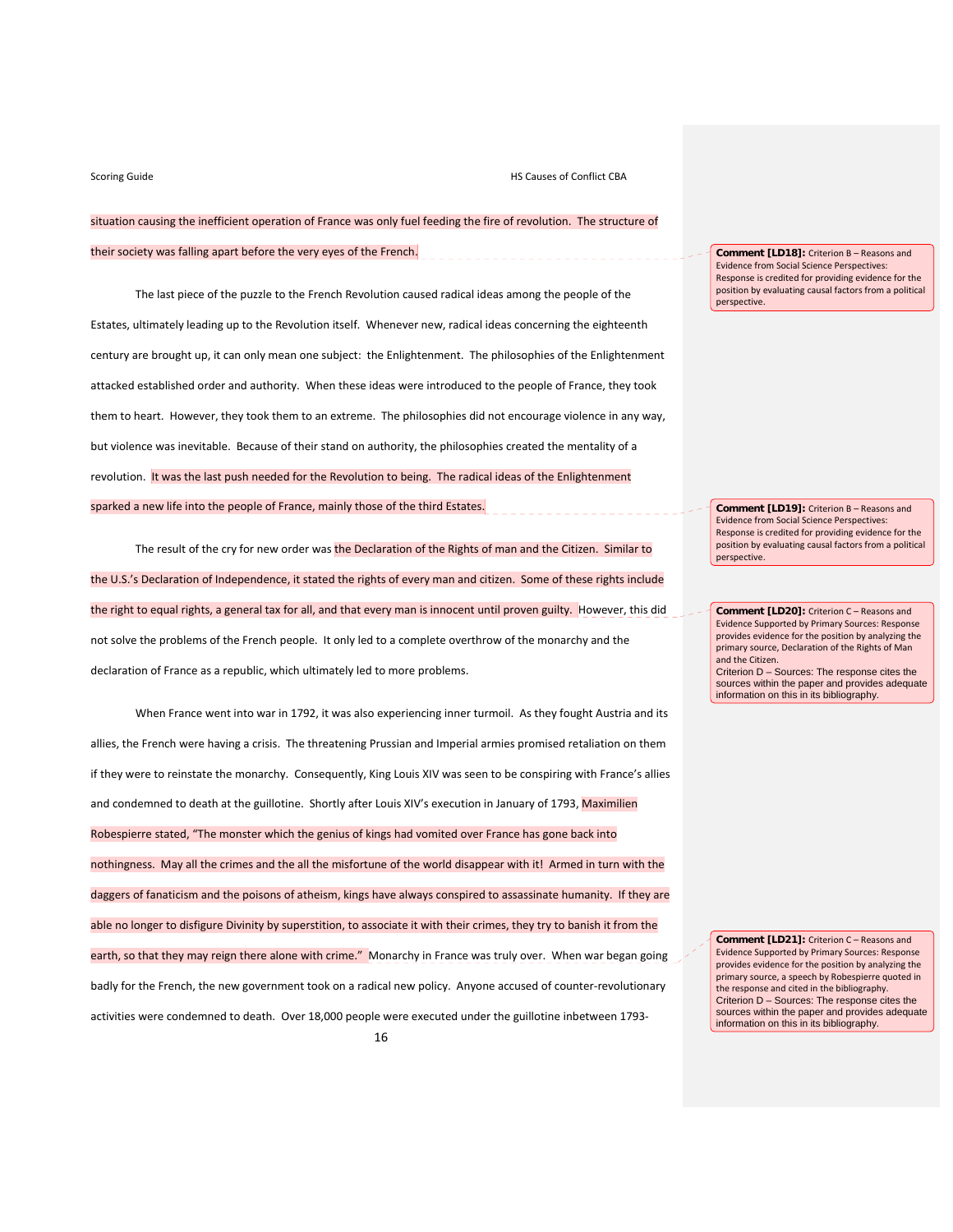1794. All of this death, pain, and destruction was spawned from the oppression of one social class. Had the third Estate received fair treatment compared to the first two, the gruesome period of time known as the French Revolution might have been avoided.

The social structure of France in the eighteenth century was what created the French Revolution. While the clergy of the first Estate and nobility of the second Estate enjoyed lives of luxury with many privileges, the peasants of the third Estate lived a life of poverty and received no privileges whatsoever. We as a society have been able to learn many things from this period in time. One example is that people need some say in what happens to be happy. Something else we've learned is that it's not a brilliant idea to oppress any social class, especially the largest one. We've learned from the mistakes of the French Revolution, and live in a better society because of that. So although the social structure of eighteenth century France caused terrible tragedies, we couldn't be the people we are today without learning from the mistakes made by the French. **Comment [LD22]:** Criterion A – Position:

Response draws a conclusion from analyzing the French Revolution but the conclusion is vague and does not relate to understanding current conflicts.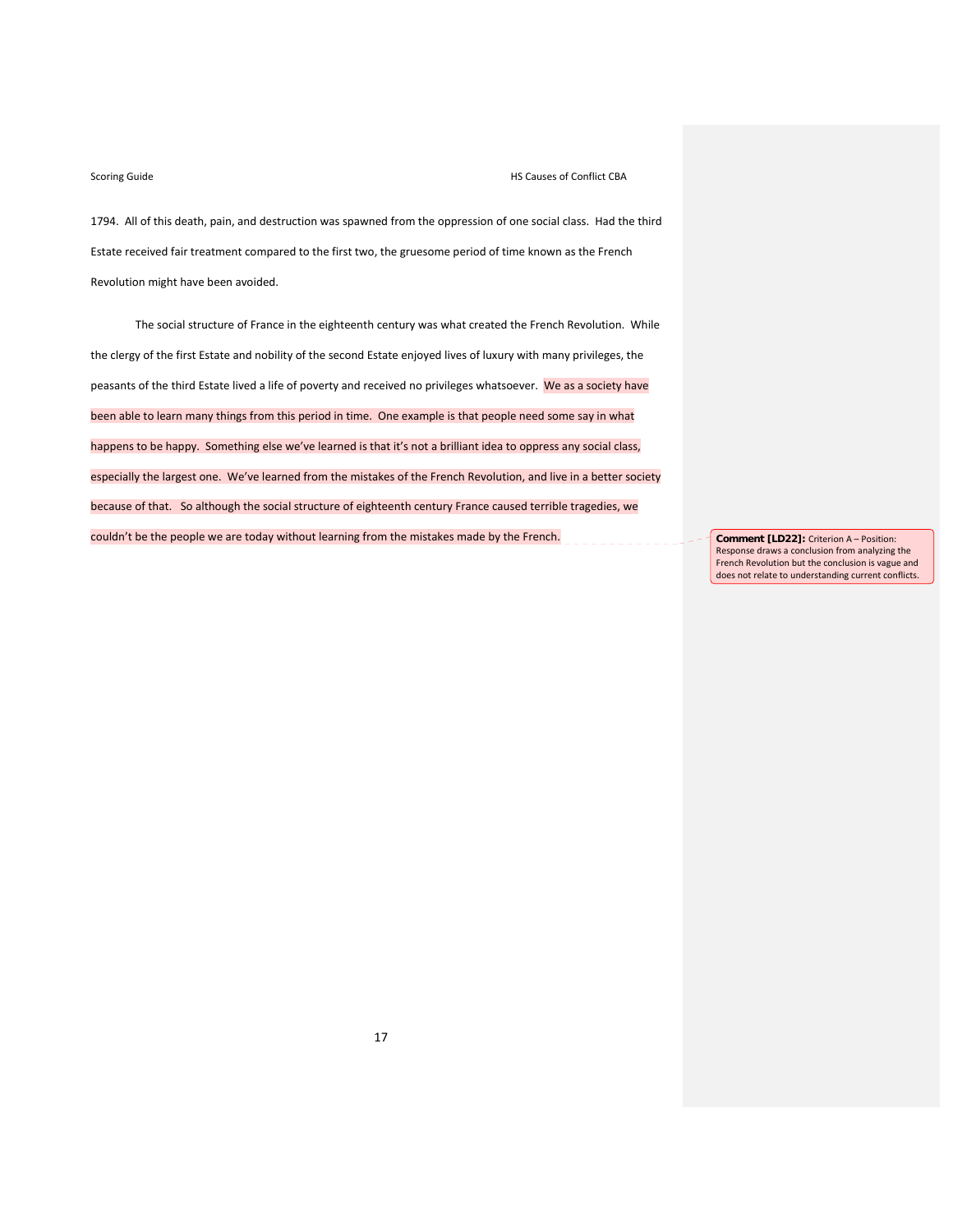Scoring Guide **CONFLICT CONFLICT CONFLICT CONFLICT CONFLICT CONFLICT CONFLICT CONFLICT CONFLICT CONFLICT CONFLICT CONFLICT CONFLICT CONFLICT CONFLICT CONFLICT CONFLICT CONFLICT CONFLICT CONFLICT CONFLICT CONFLICT CONFLICT** 

## **BIBLIOGRAPHY**

### **PRIMARY SOURCES**

- 1. National Assembly of France. *Declaration of the rights of Man and the Citizen.* 26 August 1789. Official document signed by member of the Assembly of France stating the rights of the people.
- 2. "Maximilien Robespierre: The Cult of the Supreme Being." Paul Halsall. August 1997. <http://www.fordham.edu/halsall/mod/robespierre‐supreme.html>

Maximilien Robespierre was a leader of the Committee of Public Safety during the most radical phase of the revolution. The quote is a part of speech made in 1793 by Robespierre.

3. Mignet, François. *History of the French Revolution form 1789 to 1814*. BiblioBazaar, 7 October 2006. The original *History of the French Revolution* was written by François Mignet in 1824, Mignet lived through the French Revolution and is a reliable source for information on the subject.

## **RESOURCES**

4. "The French Revolution." John Hamlin. 27 February 2007. <http://www.d.umn.edu/~jhamlin1/political.html>

John Hamlin is a teacher, who wrote this paper, "The French Revolution." It provides an unbiased view of the French Revolution, and there is no reason to believe he is not a reliable source.

5. "French Revolutionary Wars." 30 December 2007. <http://en.wkipedia.org/wiki/War\_of\_the\_French\_Revolution>

Although the well known internet encyclopedia, Wikipedia, can be modified by anyone, their page on Wars of the French Revolutions is reliable, with credible resources to where they got their information.

6. "The Causes of the French Revolution." Steven Kreis. 30 October 2006. <http://www/historyguide.org/intellect/lecture11a.html>1

Taken from Steven Kreis' info page: "*The History Guide is a world wide web project designed to assist teachers, students, and anyone else interested in the history of western civilization from its origins at* Sumer to the present. This website includes ninety full-text lectures as well as almost three hundred *secondary pages that contain biographies, primary sources, and lists on Internet resources. The History* Guide has been online since August 1996. It was developed and is authored, edited, and maintained solely by Steven Kreis. I did my undergraduate work at Boston University and received a B.A. (1977) in both Philosophy and Political Science. I earned my M.A. (1984) and Ph.D. (1990) in History at the University of *Missouri‐Columbia."* ~Steven Kreis

 <sup>1</sup> http://www/historyguide.org/intellect/lecture11a.html has information identical word-for-word to a reference paper you gave us. However, on that paper the URAL ran off the page making it impossible to put the correct URL.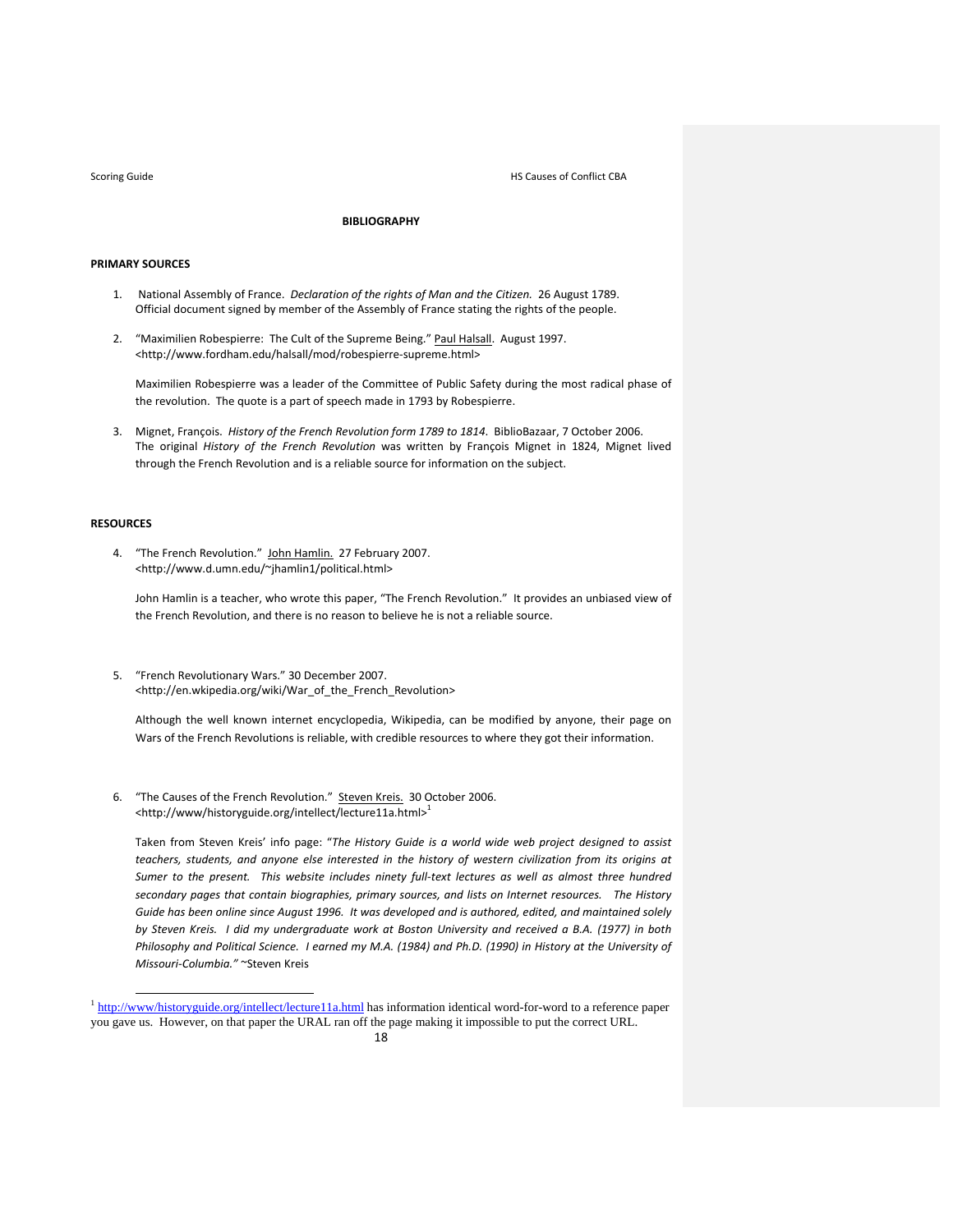Scoring Guide **Manufacture CONFIDENTIAL CONFIDENTIAL CONFIDENTIAL CONFIGURATION** HS Causes of Conflict CBA

7. "French Revolution." 11 December 2006. <http://en.wkipedia.org/wiki/French\_revolution>

Wikipedia's section on the French Revolution is a locked subject, meaning no one can modify it. There is no reason to believe it is not a credible resource.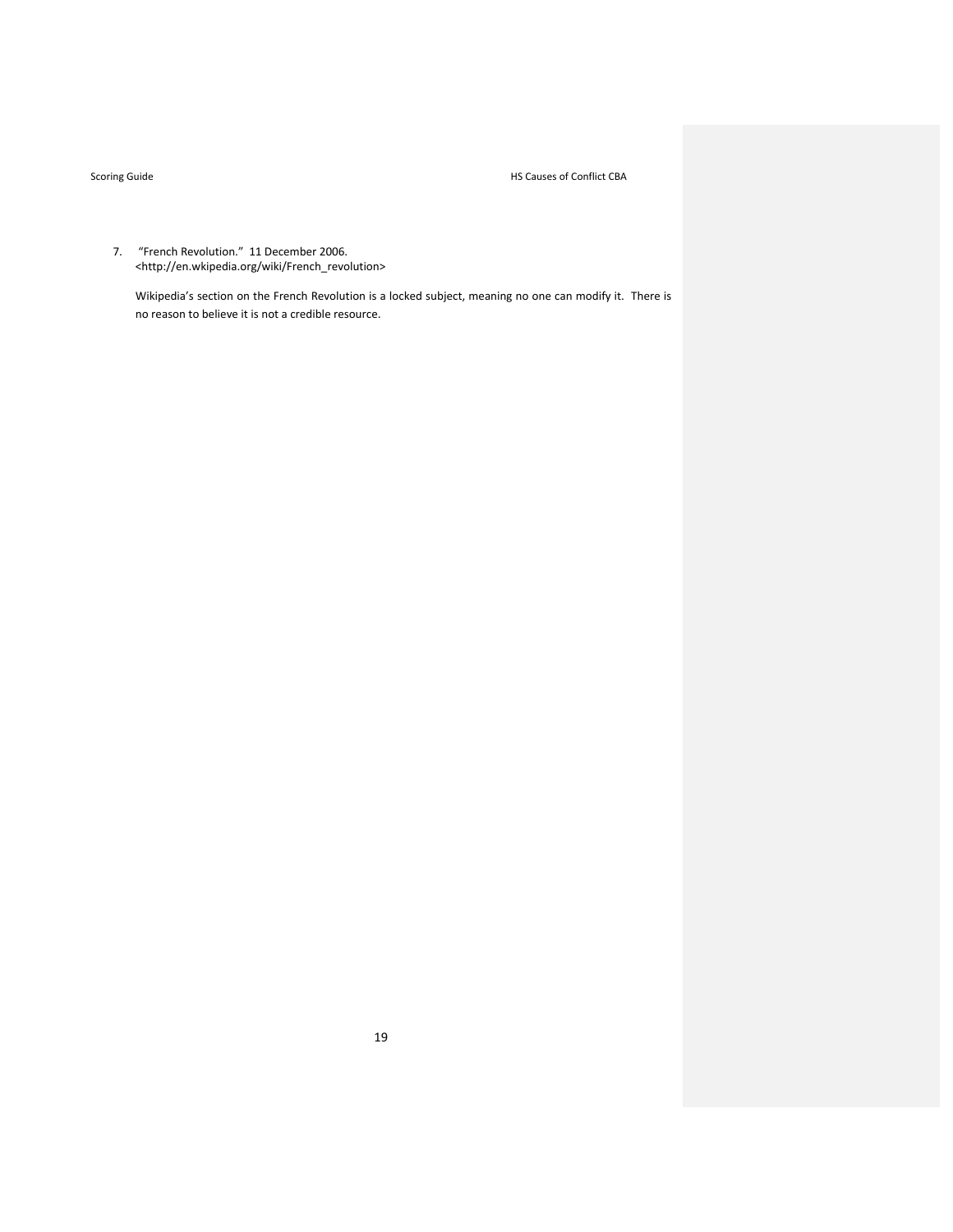Scoring Matrix - High School – Causes of Conflict - Paper: \_\_\_\_#16\_

### CRITERION A

The position in the response is considered "partial" (level 2). It states a position on why a factor played a primary role in causing the conflict (the structure of French society). However, the response does not note any similarities between this conflict and current conflicts. In addition, it does not draw a conclusion about how studying this conflict helps us understand the causes of current conflicts. Hence, the response can earn no more than a 2 for this criterion.

| <b>Position CRITERION A:</b>                                                                                |               |        |                                                          |  |  |
|-------------------------------------------------------------------------------------------------------------|---------------|--------|----------------------------------------------------------|--|--|
|                                                                                                             | Yes or<br>No? | Clear? | <b>Comments</b>                                          |  |  |
| States a position on why a factor played a primary role in causing the<br>conflict.                         | Yes           |        | One main<br>$reason =$<br>structure of<br>French society |  |  |
| Finds similarities between this conflict and current conflicts.                                             | No            |        |                                                          |  |  |
| Draws a conclusion about how studying this conflict helps us<br>understand the causes of current conflicts. |               |        |                                                          |  |  |

Score:  $2_$ 

### CRITERION B

The response provides reasons and evidence related to social science perspectives that are considered "excellent" (Level 4). The response evaluates factors causing the conflict from a political perspective (the court system was corrupt; ideas from the Enlightenment provoked the Third Estate to want change), an economic perspective (3<sup>rd</sup> Estate had to pay taxes), and a social perspective (the Third Estate had no privileges or exemptions and wanted change). This evaluation is adequately explained and sufficiently explicit to be credited (note: the response could be stronger if it included more specific commentary about how these factors led to the outbreak of Revolution). By evaluating factors from three or more social science perspectives, the response earns a 4 for this criterion.

| Reasons and Evidence - Social Science<br><b>Perspectives CRITERION B</b> | Nes or<br>No? | Accurate? | <b>Comments</b> |
|--------------------------------------------------------------------------|---------------|-----------|-----------------|
| Provides reasons for the position on causes                              | <b>Yes</b>    |           |                 |
| of the conflict OR Attempts to explain                                   |               |           |                 |
| factors causing the conflict from one or                                 |               |           |                 |
| more social science perspectives.                                        |               |           |                 |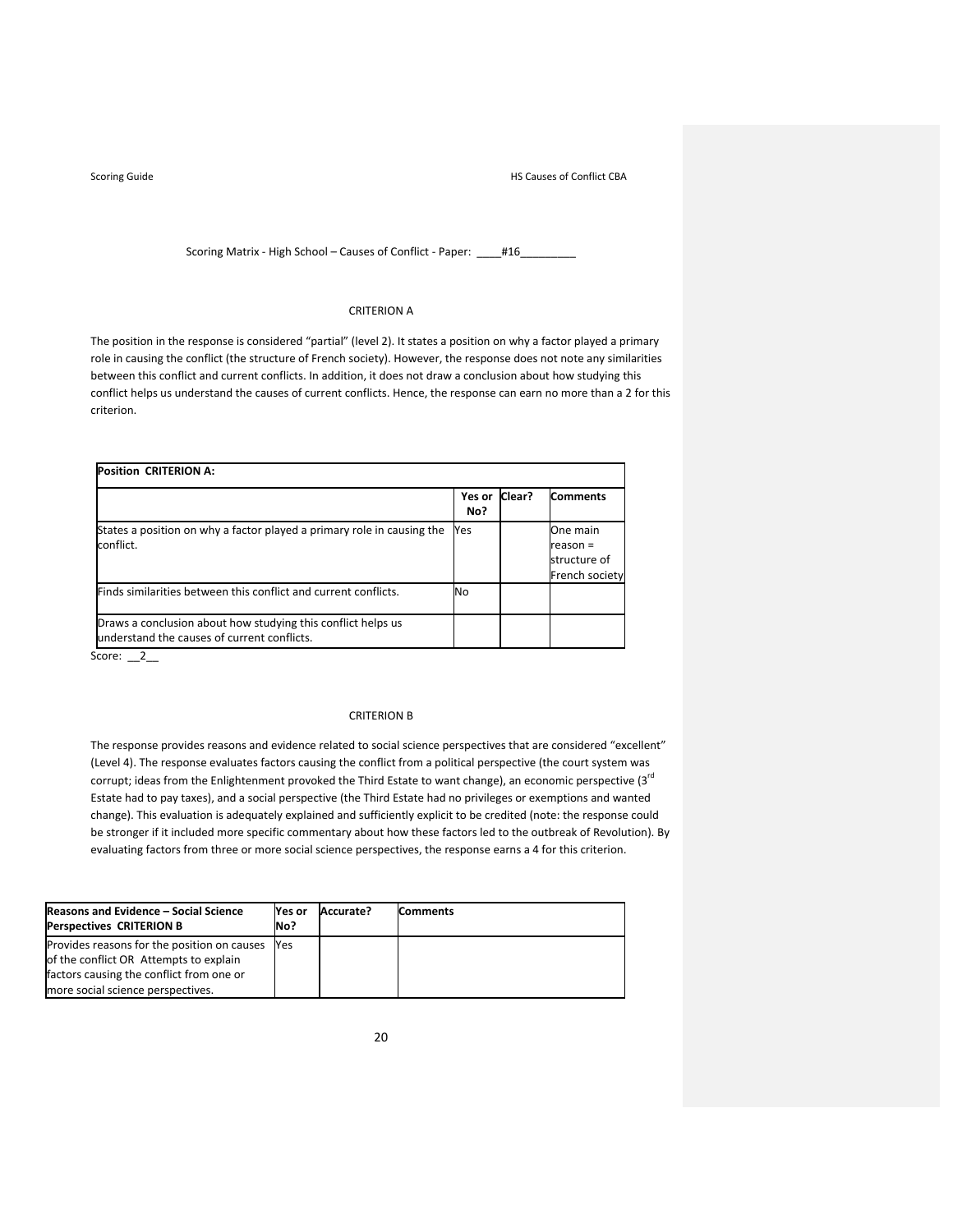# Scoring Guide **Manufacture CONFIDENTIAL CONFIDENTIAL CONFIDENTIAL CONFIGURATION** HS Causes of Conflict CBA

| Provide evidence for the position by<br>evaluating factors causing the conflict from<br>from ONE social science perspective | Yes        | Political - royal absolutism = structure of<br>society (King did not care for the needs of<br>the French people - he chose not to convene<br>the Estates General) |
|-----------------------------------------------------------------------------------------------------------------------------|------------|-------------------------------------------------------------------------------------------------------------------------------------------------------------------|
| from a SECOND social science perspective                                                                                    | <b>Yes</b> | Social Structure - Third Estate had no<br>privileges or exemptions - wished for change                                                                            |
| from a THIRD social science perspective                                                                                     | Yes        | Economic - taxation of the people                                                                                                                                 |
|                                                                                                                             | Yes        | Political/Cultural - Radical Ideas from the<br>Enlightenment                                                                                                      |

Score:  $-4$   $-$ 

## CRITERION C

The response's use of primary sources to support reasons and evidence for the position is considered "excellent" (level 4). The response receives credit for its analysis of the Declaration of the Rights of Man, a speech by Robespierre, and a history of the French Revolution from Francois Mignet. Each is adequately quoted or paraphrased as well as analyzed in the response and cited in the bibliography and thus, each is credited. The response also quotes and analyzes the government declaration, "Terror is the Order of the Day." For providing evidence for the position by analyzing three or more primary sources, the response earns a 4 for this criterion.

| Reasons/Evidence CRITERION C:                                                            |     |                                                                                                            |  |  |
|------------------------------------------------------------------------------------------|-----|------------------------------------------------------------------------------------------------------------|--|--|
|                                                                                          |     | Yes or No? Comments                                                                                        |  |  |
| Provides reason(s) for the position supported by evidence.                               |     |                                                                                                            |  |  |
| The evidence includes an analysis of relevant information from<br>ONE primary source.    | Yes | Declaration of Rights of Man                                                                               |  |  |
| The evidence includes an analysis of relevant information a<br>SECOND primary source.    | Yes | Francois Mignet using the quote<br>appropriately related to absolute<br>monarchy                           |  |  |
| The evidence includes an analysis of relevant information a THIRD Yes<br>primary source. |     | Robespierre's quote - analyzed as it<br>related to the escalation of violence<br>related to the Revolution |  |  |

Score:  $-4$ 

# CRITERION D

The response references and cites three relevant sources and thus, is considered proficient for this criterion (Level 3). It is credited for the three primary sources referenced in the scoring notes for Criterion C. While the